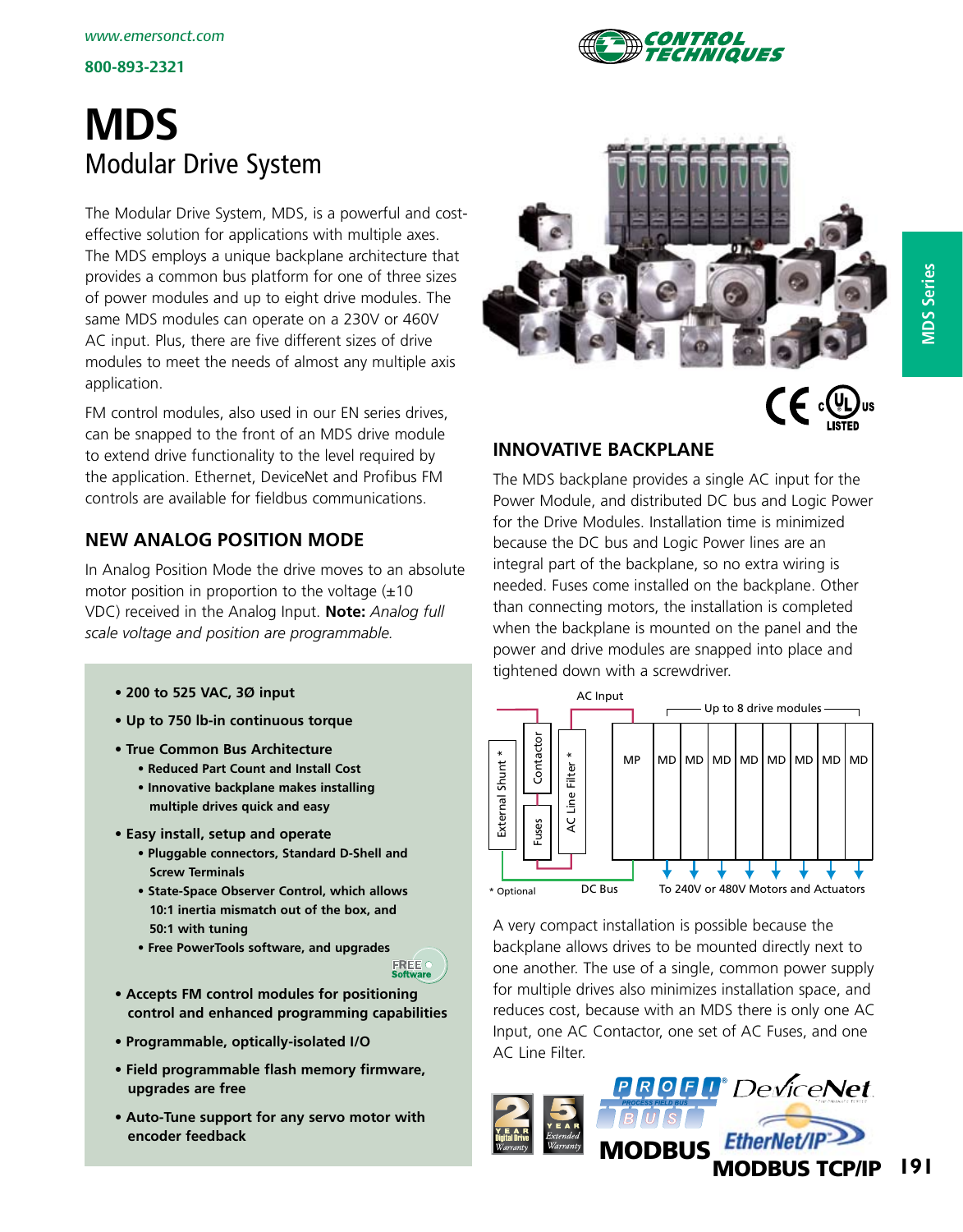

### **Power Module**

MDS is a true common bus system. A single Power Module provides the AC rectification and generates DC bus power for the Drive Modules. This eliminates the problems associated with "pseudo" common bus systems, where each drive has its own power supply. MDS doesn't have power-up conflicts.

Bus inductance is minimized with the use of bus bars, and by having a compact installation. Applications with quick deceleration and/or large loads are easily handled by an integrated microprocessor-controlled shunt transistor, which can be connected to an external resistor to dissipate regenerative energy. For emergency stops, the system can quickly be de-energized via an input that allows the user to instantly activate the shunt transistor. MDS allows for true power supply optimization.

Power Modules are available in three ratings and are designed to accommodate the total, simultaneous demand of the axes. In other words, the sizing of the Power Module is based on the maximum continuous and peak loads of the application at a given time—not the sum of the maximum drive power ratings, as rarely are all axes operating simultaneously or at peak power.

### **Drive Module**

Five different-sized drive modules are available to provide a full range of performance-matched solutions for a variety of applications, whether needing high acceleration and cycle rates, or heavy torque and load handling capacity (up to 750 lb-in cont. torque). Like all of our "Motion Made Easy" drives, the MDS Drive Modules utilize our "State-Space" control, which enables drives to operate with a 10-to-1 inertia mismatch right out of the box, and up to a 50-to-1 inertia mismatch with optimization.

The MDS Drive Modules can operate in any of three modes: Velocity, Torque or Pulse. In the Velocity Mode the Drive Modules can run in Analog, Preset Velocity or Summation Sub-Modes. The Pulse Mode is able to interpret the signals as Pulse/Pulse, Pulse/Direction or Pulse/Quadrature from either Differential or Single-Ended outputs.

For a "Motion Made Easy" solution, our MDS Drive Modules accept the same FM control modules as our EN Series drives. These modules extend control capability of the base drives for advanced applications such as conveyor synchronization and high-speed labeling.

#### **FM Modules**

FM control modules provide MDS Drive Modules with "snap on" functionality for indexing (FM-2), programming (FM-3), and advanced programming (FM-4) applications. The modular approach allows users to choose the level of advanced machine control they need, based on application parameters, not the drive "spec". Because these sophisticated "snap-on" controls are not built into the drive, users can stock drives and not costly controls.

### **Easy Installation**



*MDS installation is a snap.* 

*The backplanes of the drive and power modules snap together and are mounted to the panel with screws. The drives are also grounded with screws. After tightening the bus bar screws, the modules are snapped into place and secured. Wiring is limited to a single AC power connection and wiring the motors to the drives. An external shunt resistor connection is also provided. Advanced control capability is provided by adding FM control modules to the system.*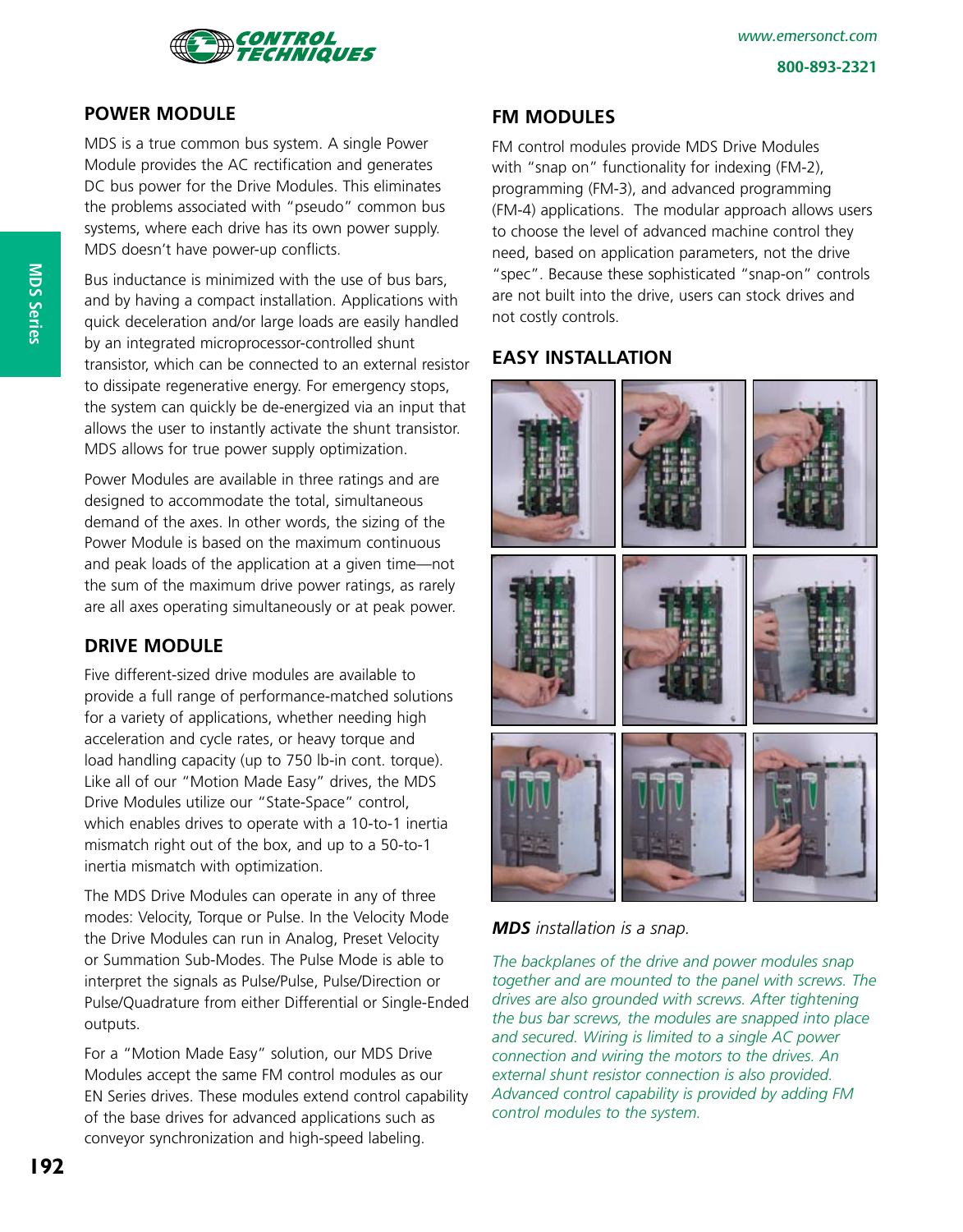# **MDS** Base Drive Operation

The MDS drives can be easily implemented with single and multi-axis controllers, PLCs and host controllers for medium power applications. The analog torque or velocity modes can be used with classic position controllers using analog outputs and encoder inputs. The pulse mode is ideal for use with low-cost PLC stepper controllers. This drive works in a variety of applications where a host control provides a command signal determining the desired motion profile.

The drive is configurable for eight flexible modes of operation, and the parameters for each mode can be adjusted to tailor the drive to the specific application using Windows™-based PowerTools Pro software.

Position Tracker™ – Analog Mode

Analog Torque Mode

Analog Velocity Mode

Digital Velocity Preset

Pulse Mode

- Pulse/Pulse
- Pulse/Direction
- Pulse/Quadrature

Summation of Analog Velocity and Digital Velocity

- **Programmable I/O**
	- **5 optically-isolated inputs (1 dedicated)**
	- **3 optically-isolated outputs**
	- **1 analog input ±10 VDC, 14-bit**
	- **2 analog output ±10 VDC, 10-bit**
- **Programmable encoder output, (up to 8,192 lines per revolution)**
- **Separate stop and travel limit decel ramps**
- **Torque, travel, following error and velocity limits**
- **8 user defined speed presets with individual accel/decel rates**
- **2 programmable torque level outputs**
- **In motion velocity output**
- **Software oscilloscope**





# **Standard Control Modes** Analog Velocity/Torque Mode **±**  New graphic • MC Controller EP-B Drive • Position Controller Digital Velocity Preset  $\bullet$  PLC **Digital I/O** User Logic Pulse Mode  $\bullet$  PLC **Digital I/O** • Master Axis Synchronized Encoder TП. T Summation of Analog Velocity and Digital Velocity  $\bullet$  PLC **Digital I/O** User Logic • Analog Trim  $\qquad \qquad \pm 10 \text{ VDC}$ Position Tracker™ – Analog Mode  $\bullet$  PLC **±**

**±** 

 Analog Feedback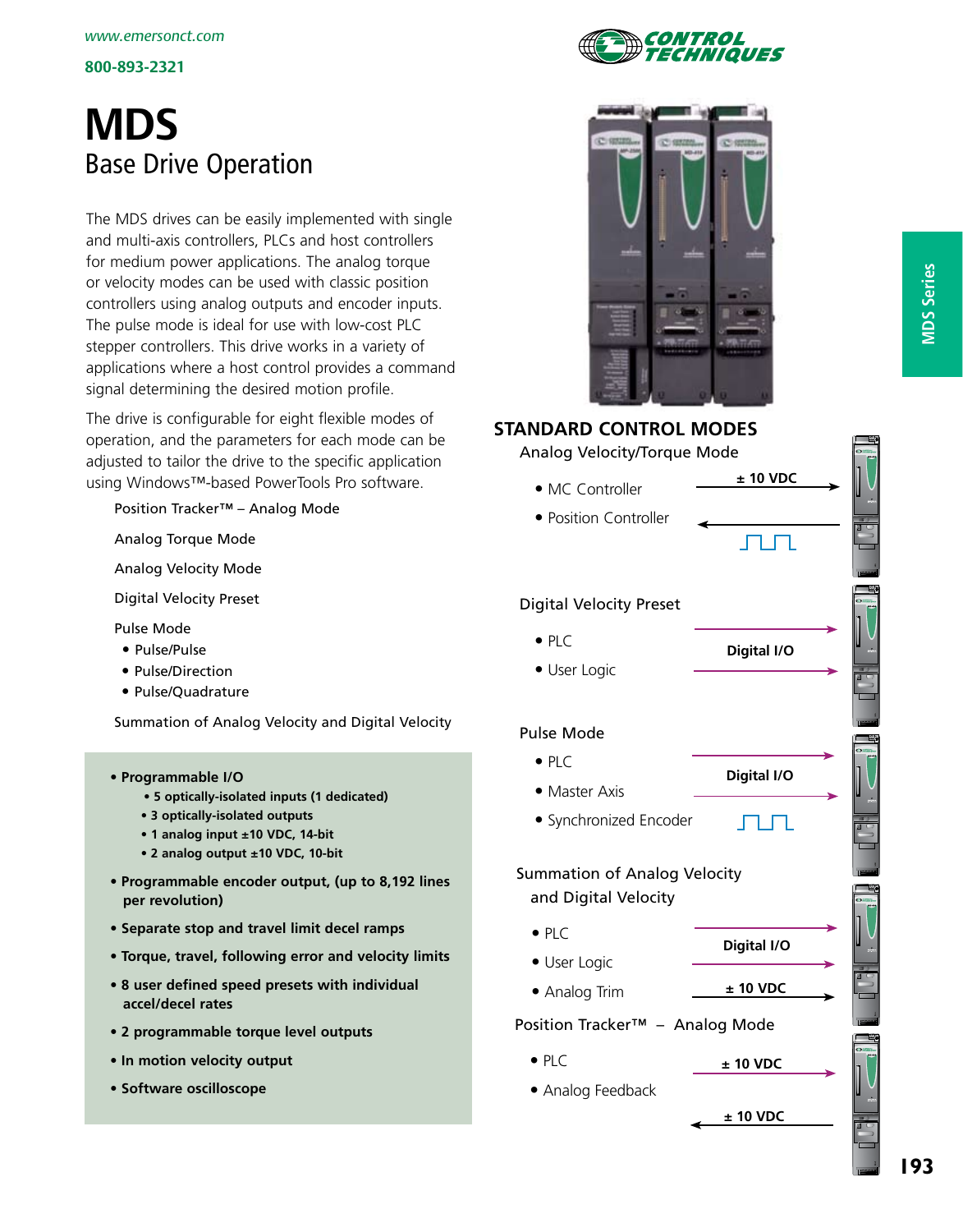



The operating mode of the drive is simply selected with one click in the PowerTools Pro Setup view.

# **Velocity Mode**

Analog— In Analog Velocity Mode the drive develops a velocity command in proportion to the voltage  $(\pm 10)$ VDC) received on the Analog Input. *Note: Analog full scale voltage and offest are programmable.*

Preset Velocity— In this mode one of up to eight digital velocities can be selected using the digital I/O or Modbus. Each preset has its own accel/decel ramps. No analog source is required!

#### *Application Examples*

- Clutch-brake replacement
- Phase control with a differential
- Automatic feed control
- Spindle speed control

Velocity Summation— This mode combines the features of Analog Velocity and Preset Velocity in one mode. It allows running a preset velocity and trimming it with an analog input, or vice versa, allowing advanced applications to be solved simply and elegantly without complex controllers.

### *Application Examples*

- Loop/dancer arm control
- Phase advance/retard
- Speed trimming

# **Pulse Mode**

In Pulse Mode the drive will receive pulses from a master source (single-ended or differential), which can be interpreted in three ways:

- Pulse/Pulse
- Pulse/Direction
- Pulse/Quadrature

#### *Application Examples*

- PLC pulse command outputs
- Electronic gearing
- Stepper drive replacement
- Web line ratio control



# **Torque Mode**

In Analog Torque Mode the drive develops a torque command in proportion to the voltage  $(\pm 10 \text{ VDC})$ received in the Analog Input. *Note: Analog full scale voltage and offest are programmable.*

### *Application Examples*

- With position/velocity controller
- Tension control

# **POSITION TRACKER™ ANALOG Mode**

In this Analog Mode the drive moves to an absolute motor position in proportion to the voltage  $(\pm 10 \text{ VDC})$ received in the Analog Input. *Note: Analog full scale voltage and position are programmable.* 

### *Application Examples*

- Position Control with simple analog signal
- Replaces expensive PLC position control modules

# **Flexible I/O Functionality**

The digital I/O of the drive is completely programmable with the ability to map one or more I/O functions to the I/O points*.*

| <b>Input Functions</b>        | <b>Output Functions</b>        |
|-------------------------------|--------------------------------|
| Stop                          | Drive OK                       |
| Reset                         | At Velocity                    |
| Travel Limit $(+$ and $-)$    | Travel Limits $(+$ and $-$     |
| Torque Limit Enable           | In Motion $(+$ and $-)$        |
| Torque Mode Enable            | Power Stage Enabled            |
| Velocity Presets (3)          | <b>Torque Limit Active</b>     |
| Brake Release                 | <b>Velocity Limiting Activ</b> |
| <b>Brake Control</b>          | Fault                          |
| <b>Enable Analog Position</b> | <b>Brake</b>                   |
| <b>Teach Analog Position</b>  | <b>Shunt Active</b>            |
| Define Analog Position        | Torque Level 1 or 2 A          |
|                               |                                |

ive OK Velocity vel Limits  $(+$  and -) Motion  $(+$  and  $-)$ wer Stage Enabled que Limit Active locity Limiting Active ult ake unt Active que Level 1 or 2 Active Foldback Active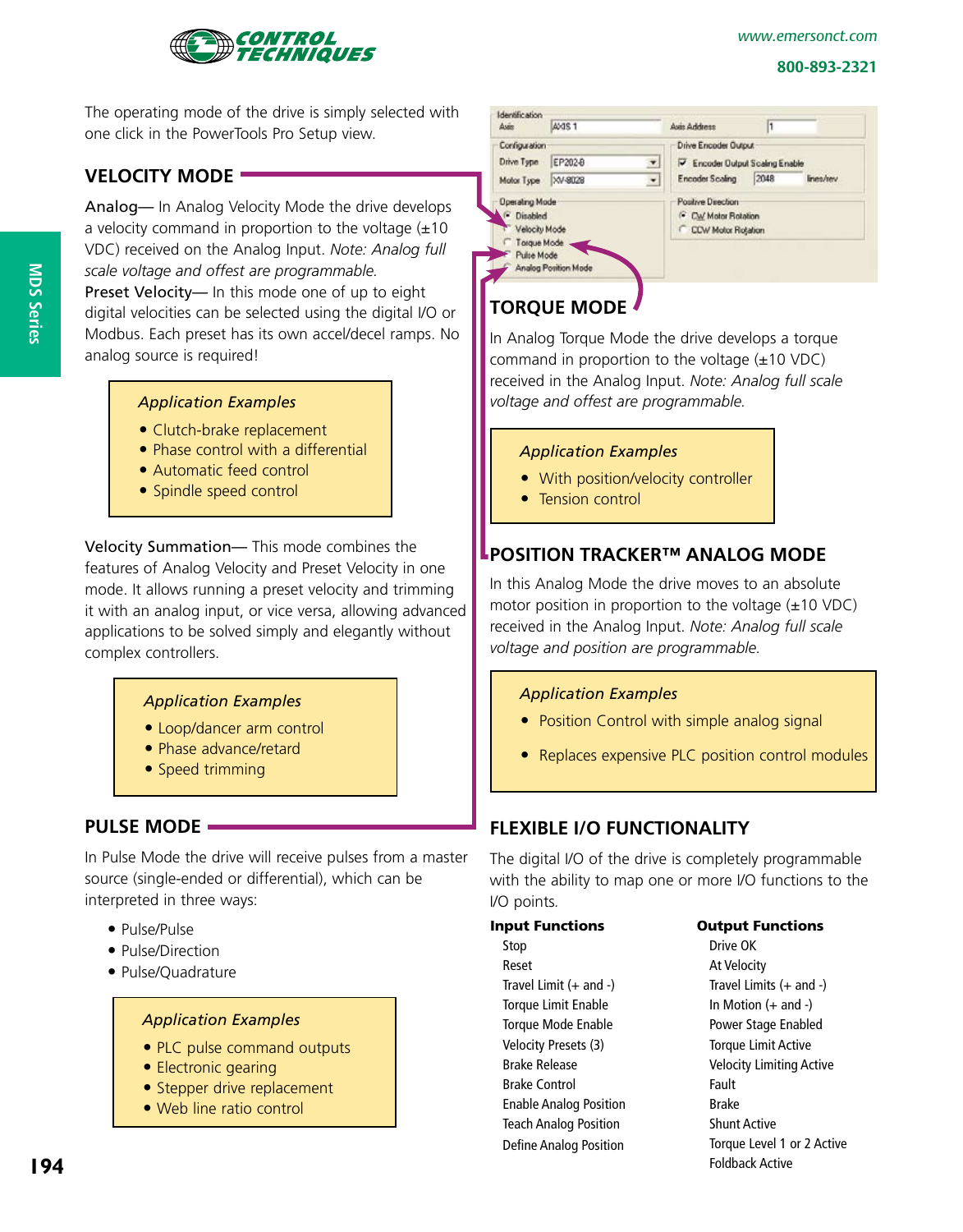# **MDS** With FM Modules

FM control modules (see FM Controls) provide MDS-MD drive modules with "snap-on" functionality for Indexing (FM-2), Programming (FM-3E), and Advanced Programming (FM-4E). This modular approach allows users to choose the level of advanced machine control they need, based on the applications parameters and not the drive "spec".

Now programmed using the new PowerTools Pro software. It can also be used with PowerTools FM.

For applications requiring traditional multi-axis control, our MC controller is easily integrated with a single cable connection.

# **FM-2 Indexing Module**

The FM-2 module enhances EN drives by adding positioning capability including Jog, Home, Index functions including Position Tracker™ – Fieldbus Indexing. The FM-2 also includes additional I/O providing 8 digital inputs and 4 digital outputs.



*FM-3<sup>E</sup>*

**VD**

**Sync. Output Ethemot Sync. By The**.

### *FM-2 Application Examples*

- Clutch-brake replacement
- Extend-retract arm
- $\bullet$  Indexing table
- Indexing conveyor

# **FM-3E Programming Module**

The FM-3E Ethernet module transforms the MDS into a fully programmable single-axis motion controller, and adds 8 digital inputs and 4 digital outputs. Profibus (FM-3PB) and DeviceNet (FM-3DN) options are also available.

### *FM-3E Application Examples*

- Tension control
- Flying cut off
- Auger filler
- Registration control
- Slip compensation



*ONTROL* 

*VIQUES* 

# **FM-4E Advanced Programming Module**

The FM-4E Advanced Programming module has taken all of the features and flexibility of the FM-3E, and added the ability to create complex motion profiles for sophisticated applications. The FM-4E adds versatility and extends functionality by including high speed data capture, summation of multiple motion profiles, program multi-tasking, and an array of parameters suitable for even the toughest applications. Profibus (FM-4PB) and DeviceNet (FM-4DN) options are also available.



### *FM-4E Application Examples*

- Random infeed conveyor
- Merge conveyor
- Rotary knife
- High speed labeling
- Phase synchronization
- Electronic gearing
- Point-to-point positioning
- Thermoforming
- Web control

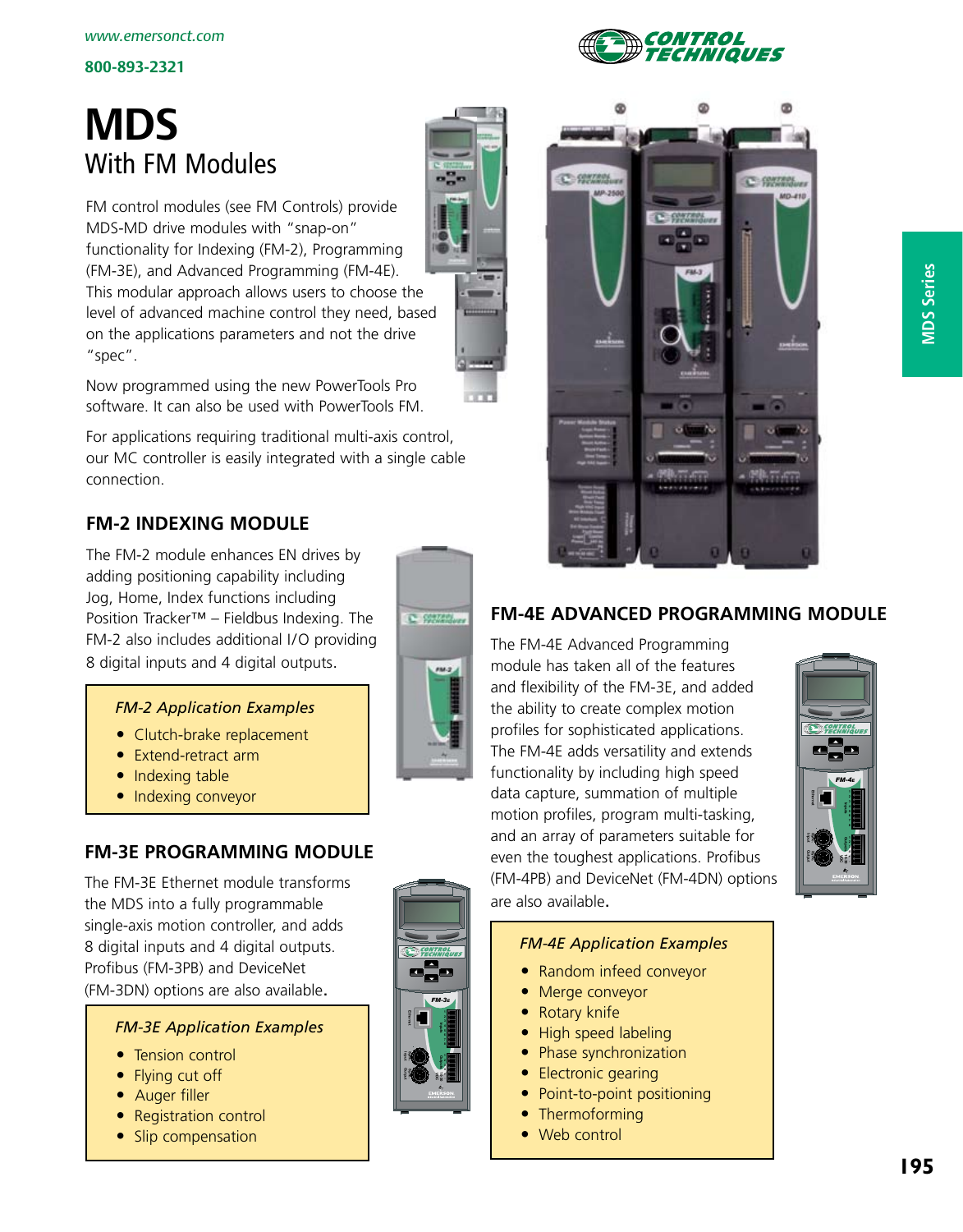

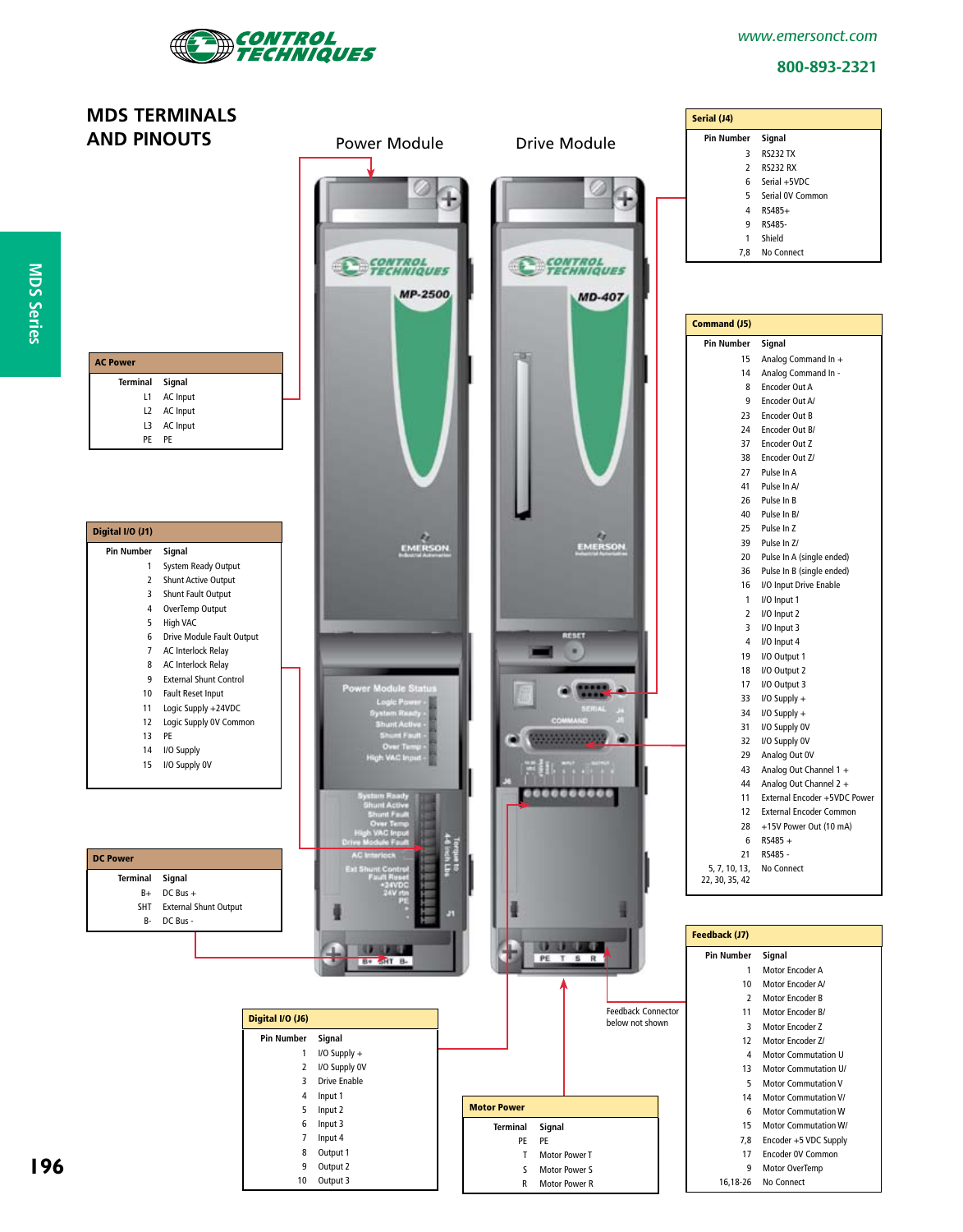

#### **Power Requirements**

**AC Input Voltage:** 3Ø, 187 to 528 VAC, 47 - 63 Hz (460 VAC for rated performance)

#### **AC Input Current**

 MP-1250: 17 Arms (15A @ 100 ms soft start) MP-2500: 35 Arms (15A @ 100 ms soft start) MP-5000: 70 Arms (15A @ 100 ms soft start)

#### **Output Continuous Current**

 MD-404: 4 Arms/2.8 Arms (5 kHz/10 kHz) MD-407: 7 Arms/5 Arms MD-410: 10 Arms/6.5 Arms MD-420: 20 Arms/14 Arms MD-434: 34 Arms/22 Arms (Current ratings the same for 460V or 230V operation)

#### **Output Peak Current**

 MD-404: 8A/5.6A (5 kHz/10 kHz) MD-407: 14A/10A MD-410: 20A/13A MD-420: 40A/28A MD-434: 68A/44A (Current ratings the same for 460V or 230V operation)

#### **Continuous Output Power**

(Ratings based on 5 kHz, 460V/230V operation) MP-1250: 12.5 kW/6.25 kW MP-2500: 25 kW/12.5 kW MP-5000: 50 kW/25.0 kW MD-404: 3.3 kW/1.7 kW MD-407: 5.8 kW/2.9 kW MD-410: 8.3 kW/4.2 kW MD-420: 16.7 kW/8.4 kW MD-434: 28.3 kW/14.2 kW

**Switching Frequency:** 5 or 10 kHz

**Logic Supply:** +21.6 to 26.4 VDC, (Required Accessory)

**Encoder Supply Output:** +5 VDC, 250 mA

#### **System Efficiency:** 90%

#### **Regeneration**

 Internal Energy Absorption—System Bus Capacitance

Power Modules (460V/230V):

 MP-1250: 110 Joules / 236 Joules MP-2500: 183 Joules / 393 Joules MP-5000: 293 Joules / 629 Joules

 Drive Modules (460V/230V): MD-404: 8 Joules / 17 Joules MD-407: 17 Joules / 37 Joules MD-410: 26 Joules / 55 Joules MD-420: 37 Joules / 79 Joules MD-434: 37 Joules / 79 Joules **Integral Transistor connected to an external resistor:**

 MP-1250: 30 Ohm minimum, 6 kW max MP-2500: 30 Ohm minimum, 6 kW max MP-5000: 9 Ohm minimum, 12 kW max

**I/O Supply:** +10 to 30 VDC

#### **Power Module Control Inputs**

 Digital:(2) +10 to 30 VDC, 2.8 kOhm, Sourcing, Optically Isolated

#### **Power Module Control Outputs**

 Digital:(6) Digital: +10 to 30 VDC, 150 mA, Sourcing, Optically isolated Relay Contact:(1) AC Interlock, 24 VDC, 5A

#### **Drive Module Control Inputs**

 Analog: (1) Analog: +/- 10 VDC 14 bit, 100 kOhm, Differential

 Analog Max Input Rating: +/- 14 VDC, Differential or Each Input with Reference to Analog Ground

Digital:  $(5) + 10$  to 30 VDC, 2.8 kOHm, Sourcing, Optically isolated

 Pulse: (1) Pulse, Differential: RS422, 2 MHz/ Channel, 50 % Duty Cycle (1) Pulse, Single Ended: TTL Schmitt **Trigger** 

#### **Drive Module Control Outputs**

Analog: (2) +/- 10 VDC 10-bit, single ended, 20 mA

Digital:  $(3) + 10$  to 30 VDC, 150 mA, Sourcing, Optically isolated

 Motor OverTemperature: (1) 0 to +5 VDC, single ended

 Pulse: Differential: RS422 and TTL compatible, 20 mA/Channel, Sink or Source

#### **Cooling Method**

 MP-1250: Convection MP-2500: Integral Fan MP-5000: Integral Fan MD-404: Convection MD-407: Integral Fan MD-410: Integral Fan MD-420: Integral Fan MD-434: Integral Fan

**Environmental**

 Rated Ambient Temperature: 32° to 104°F (0° to 40°C)

 Maximum Ambient Temperature: 32° to 122°F (0° to 50°C) with power derating of 3.5% / 1.8°F (1°C) above 104°F (40°C)

Rated Altitude: 3280' (1000 m)

 Maximum Altitude: For altitudes >3280' (1000 m) derate output by 1%/328' (100 m)

Vibration: 10 to 2000 Hz @ 2g

Humidity: 10 to 95% non-condensing

Storage Temperature: -13° to 167° (-25° to 75°C)

Ingress Protection: IP-20

#### **Serial Interface**

 RS232/RS485 Modbus RTU - 9600 to 19.2 kBaud Internal RS232 to RS485 Converter

#### **Power Module Weight**

 MP-1250: 8.35 lb (3.78 kg) MP-2500: 8.35 lb (3.78 kg) MP-5000: 10.25 lb (4.65 kg)

#### **Drive Module Weight**

 MD-404: 8.35 lb (3.78 kg) MD-407: 8.35 lb (3.78 kg) MD-410: 8.35 lb (3.78 kg) MD-420: 10.25 lb (4.65 kg) MD-434: 12.0 lb (5.44 kg)



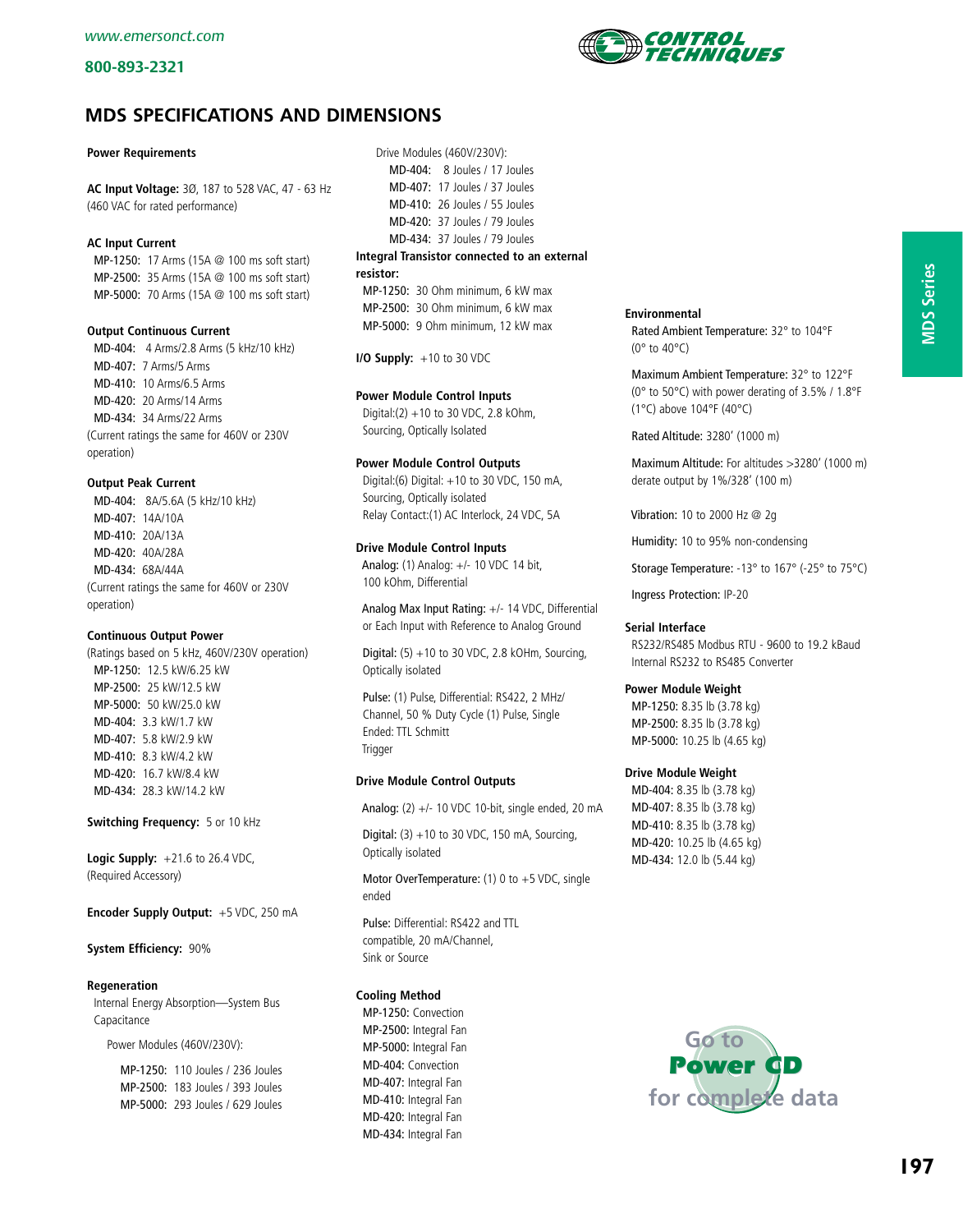

#### *www.emersonct.com*

#### **800-893-2321**

# MDS Dimensions **Power Modules – MP-5000 Shown**



| <b>Power Module Model</b> | <b>Dimension A</b>  |
|---------------------------|---------------------|
| MP-1250 & MP-2500         | 2.75 in. [69.85 mm] |
| <b>MP-5000</b>            | 3.50 in. [88.90 mm] |



### **Drive Modules –** *MD-420 Shown*

| <b>Drive Module Model</b> | <b>Dimension A</b> |
|---------------------------|--------------------|
| MD-404, MD-407 & MD-410   | 2.75 [69.85]       |
| <b>MD-420</b>             | 3.50 [88.90]       |
| <b>MD-434</b>             | 5.49 [139.50]      |





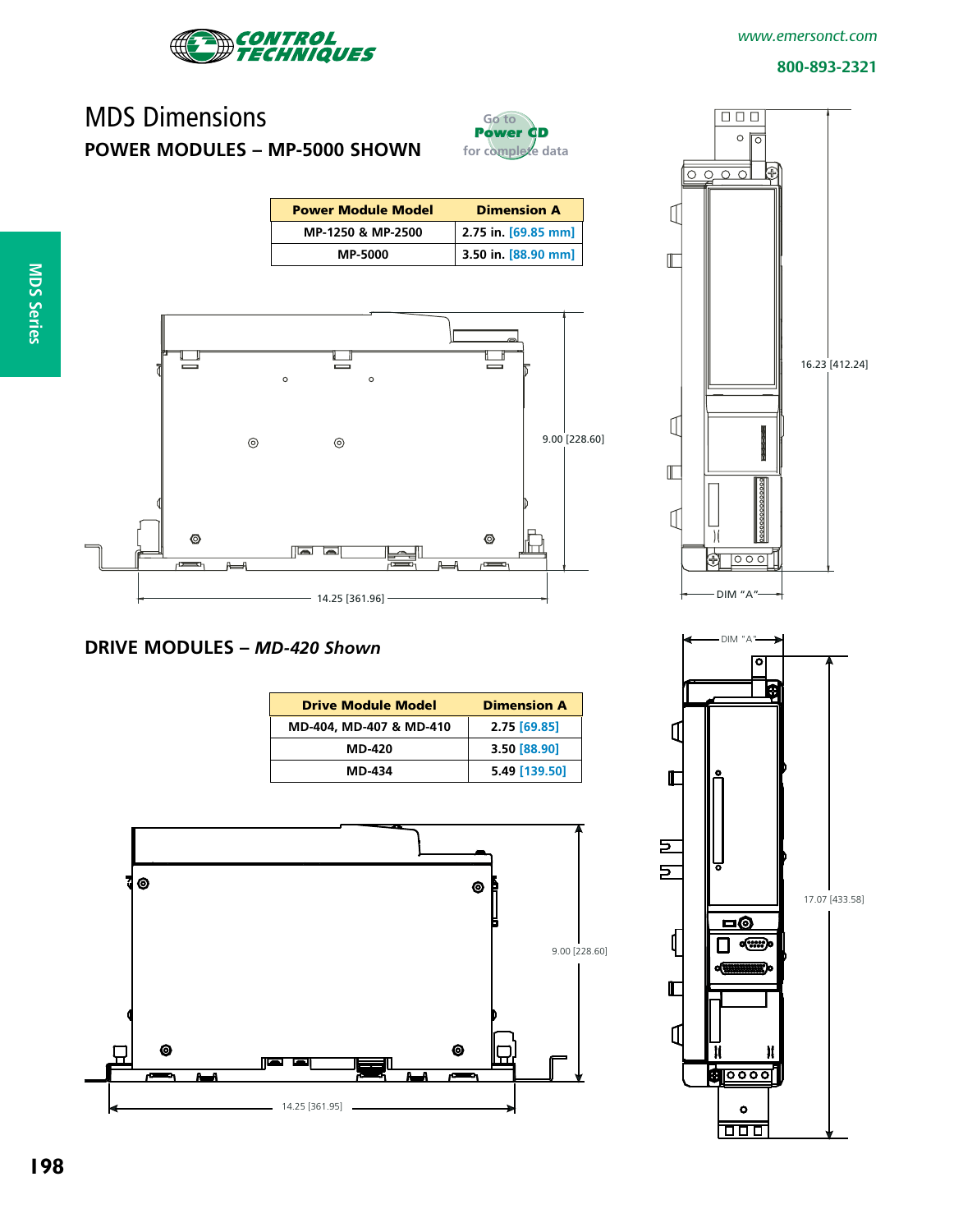

# **How to Order**

Depending on your motor selection, use one of the following drive to motor combination pages, to configure a basic MDS system by selecting one item from each of the four ordering columns, and the fifth column if you are choosing a brake motor. Note that item  $\bullet$ motor selection requires additional input as to flange, and on NT systems connector type. (See the Motor Order String boxes for details.) Items  $\Theta$  through  $\Theta$  require cable lengths to be provided.  $\bullet$  After selecting each axis combination, a power module will need to be selected to complete the system. The basic systems represented on the following pages can be customized with a variety of components depending on your needs. A guide to Options and Accessories for MDS can be found on the next page, with details in the *Options and Accessories*  section.

# **Select System and Motor**

Select the MDS Drive Module(s) appropriate to the needs of your application and operating environment, the 4-Amp MD-404, 7-Amp MD-407, 10-Amp MD-410, 20-Amp MD-420, or 34-Amp MD-434.

Note: The current rating for the drive module is the same whether 230V or 460V.

Select the motor model appropriate to the drive module. (Note there are brake and non-brake models.)

# **Cable Ordering Options**

Motor power, feedback and brake cables with MS style connectors are fully shielded with IP65 molded connectors and are available in standard and custom lengths. For more information on these and other cables, see *Options and Accessories* section.

Standard lengths of 5, 15, 25, 50 and 100 feet are available from stock. Non-standard lengths require additional lead time. *Note: Equivalent FM Motor cable lengths are in meters.*

Feet=xxx or meters=yyy with specified lengths. Example:  $005 = 5$  feet. For applications involving continuous flexing, flexible cables are available. Cable components such as connector kits and raw cable are also available. See Options section for details or consult factory for special requirements.

### **<sup>6</sup>** Motor Power Cables

Using the selection guide, choose the appropriate power cable for the motor.

From this column, choose the appropriate feedback cable for the motor.

### **O** Motor Brake Cable

Choose a brake cable if a brake motor is selected.

### **O** Power Module Selection

After selecting all of the axis combinations (drive modules and motors), a power module needs to be selected. To select the proper power module, use the Total Axis Power Table below and add up the power (kW) for each axis to determine the system power required. Then, select the power module which has sufficient power.

| <b>Drive Module</b> | <b>Motor Model</b> | <b>Total Axis Power (kW)</b> |
|---------------------|--------------------|------------------------------|
| MD-404              | MG-316             | 0.9                          |
|                     | MH-316             | 1.0                          |
|                     | MH-340             | 1.6                          |
|                     | MH-455             | 2.1                          |
|                     | 95U2B400           | 1.6                          |
|                     | 95U2E400           | 2.5                          |
| MD-407              | MG-316             | 1.0                          |
|                     | MG-340             | 1.8                          |
|                     | NT-320             | 1.0                          |
|                     | <b>NT-330</b>      | 1.6                          |
|                     | MH-455             | 2.2                          |
|                     | MH-490             | 2.2                          |
|                     | 95U2E400           | 3.0                          |
|                     | 115U2C300          | 4.4                          |
|                     | 115U2E300          | 4.4                          |
|                     | 142U2C300          | 4.4                          |
| MD-410              | MG-455             | 2.2                          |
|                     | NT-345             | 2.0                          |
|                     | NT-355             | 2.4                          |
|                     | MH-490             | 2.2                          |
|                     | MH-6120            | 3.8                          |
|                     | 115U2C300          | 3.2                          |
|                     | 115U2E300          | 5.0                          |
|                     | 142U2C300          | 4.8                          |
|                     | 142U2E300          | 6.3                          |
| MD-420              | MG-455             | 2.3                          |
|                     | MG-490             | 3.4                          |
|                     | MG-4120            | 5.0                          |
|                     | MH-6200            | 4.1                          |
|                     | MH-6300            | 4.5                          |
|                     | MH-8250            | 8.8                          |
|                     | 142U2E300          | 7.1                          |
|                     | 190U2D300          | 12.6                         |
|                     | 190U2F200          | 12.6                         |
| MD-434              | MH-8500            | 11.7                         |
|                     | MH-8750            | 16.5                         |
|                     | 190U2D300          | 13.0                         |
|                     | 190U2F200          | 13.2                         |

| <b>Power</b>   | <b>Input Power</b> |         |  |  |  |
|----------------|--------------------|---------|--|--|--|
| <b>Module</b>  | 30 460V            | 30 230V |  |  |  |
| <b>MP-1250</b> | 12.5 kW            | 6.25 kW |  |  |  |
| <b>MP-2500</b> | 25 kW              | 12.5 kW |  |  |  |
| <b>MP-5000</b> | 50 kW              | 25 kW   |  |  |  |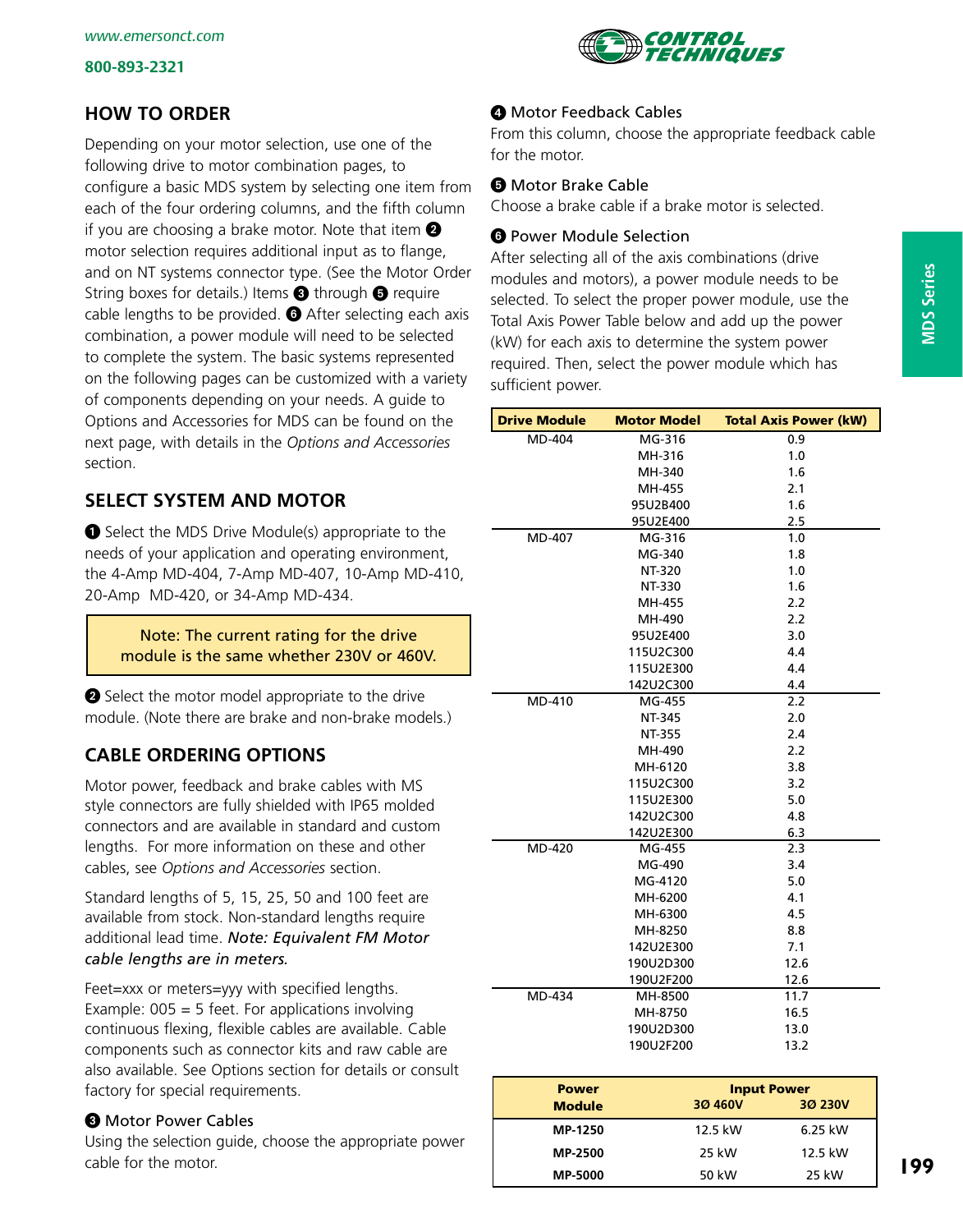





### **Required Accessory**

The MDS requires an external logic supply to power the internal logic of the Power Module and Drive Modules. Use the table below to determine the current requirements of the application.



| Module                              | <b>Model Number</b> | (A) RMS Current |
|-------------------------------------|---------------------|-----------------|
|                                     | MP-1250             |                 |
| Power Module                        | MP-2500             | 0.30            |
|                                     | MP-5000             |                 |
|                                     | MD-404              |                 |
|                                     | MD-407              | 0.60/Module     |
| Drive Module                        | MD-410              |                 |
|                                     | MD-420              |                 |
|                                     | MD-434              | 0.80/Module     |
| <b>FM Module</b>                    | All                 | 0.40/FM Module  |
| Synchronization<br>Feedback Encoder |                     | 0.07/Encoder    |

Control Techniques offers the following 24 VDC logic-I/O power supplies:

### **MLP-002-00**

2.1 Amp, +24 VDC, universal input 90 to 264 VAC.

#### **MLP-005-00**

5 Amp, +24 VDC, universal input 90 to 264 VAC.

### **MLP-010-00**

10 Amp, +24 VDC, universal input 90 to 264 VAC.

# **Options and Accessories for MDS**

Control Techniques provides a complete array of options and accessories to complete your system. For details, see the *Options and Accessories* section of the catalog.

#### Brake Relays

BRM-1

#### Breakout Board

ECI-44, DEMO-FMIO-000, DEMO-DRIO-000

#### **Diagnostics**

DGNE

#### Logic Supplies

MLP-002-00, MLP-005-00, MLP-010-00

#### External Shunts/Resistors

(see Power Accessories)

#### AC Line Filters

MF-1250-20 (MP-1250), MF-2500-35 (MP-2500), MF-5000-65 (MP-5000)

#### AC Line Reactor

MLR-2580-00 (MP-5000) Consult Factory for AC Line Reactors used on MP-1250 and MP-2500

#### Motor Power Filter

MPF-002-00, MPF-003-00

### Synchronization Encoders

SCSLD-4, SCSLD-4R

#### Operator Interface

CTVue, OIT, CTIU

### Extended Warranty

Extends Two Year Warranty to Five Years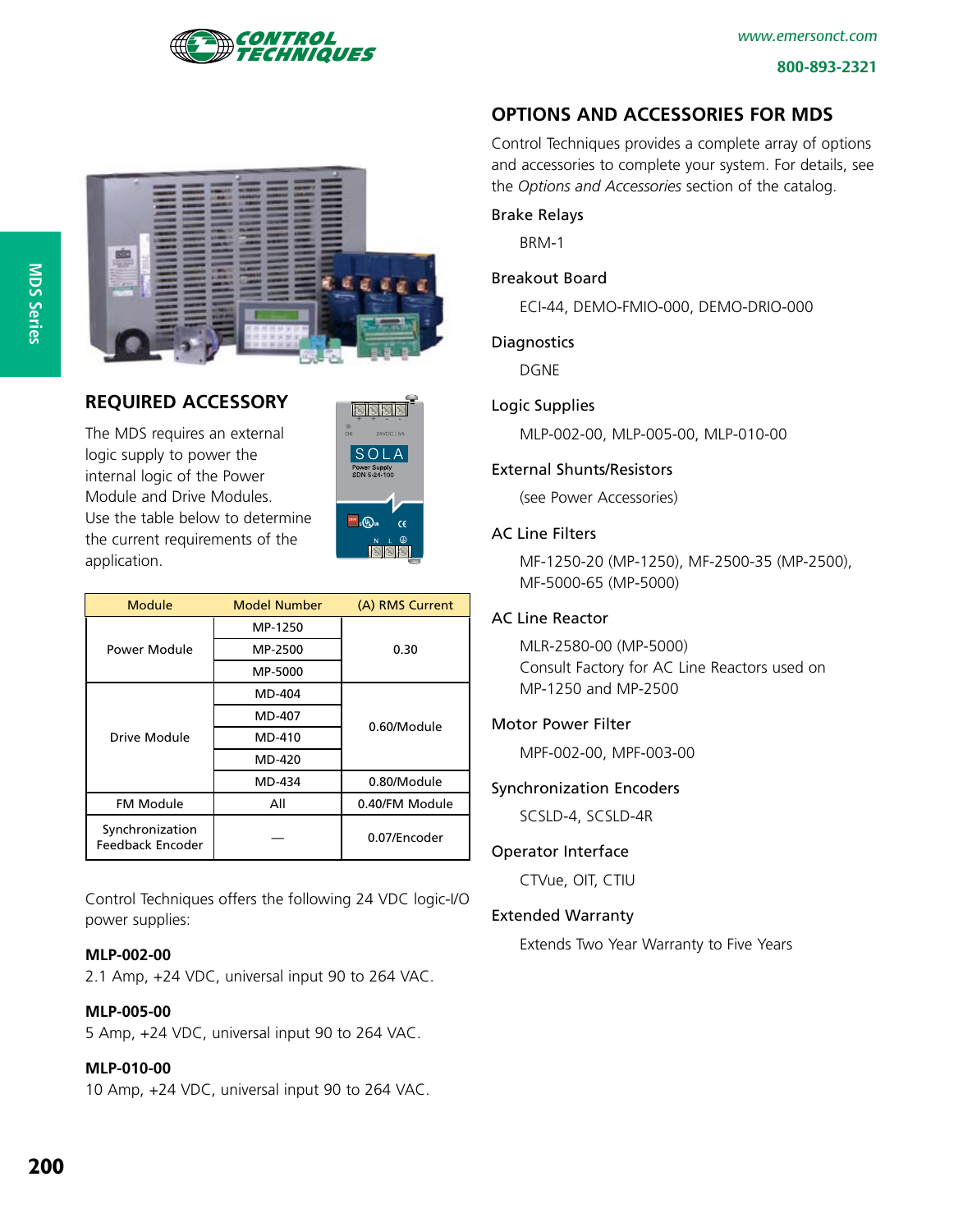# **MDS** 230V FM Motor

The FM 230V line is a medium to high inertia line for larger load applications. It is designed to allow use in many applications and offers a wide range of options. The FM line is offered in metric frame sizes, 75 mm, 95 mm, 115 mm, 142 mm and 190 mm. The standard configured motor has a 4096 line encoder, vertical connectors and non-brake. This configuration is designed with low cogging torque to provide smooth operation and excellent velocity regulation. The torque range available is 19.0 lb-in (2.1 Nm) to 364 lb-in (40.1 Nm). All models are rated IP65.

The FM motor is also available with many other options like resolver and Sin/Cos feedback, NEMA flange, different shaft diameters, 90º and rotatable connectors, and a high peak torque option that allows intermittent operation near 5 times their continuous torque levels.



 $CF<sub>a</sub> M<sub>us</sub>$ 

|                              | <b>MDS - 230V FM Motor Specifications</b> |                                                           |                                                          |                                                            |                                       |                                           |                                                  |                                                  |                                  |                                                 |                                    |
|------------------------------|-------------------------------------------|-----------------------------------------------------------|----------------------------------------------------------|------------------------------------------------------------|---------------------------------------|-------------------------------------------|--------------------------------------------------|--------------------------------------------------|----------------------------------|-------------------------------------------------|------------------------------------|
| <b>Drive</b><br><b>Model</b> | <b>Motor</b><br>Model**                   | <b>Cont. Stall</b><br><b>Torque</b><br>lb-in<br><b>Nm</b> | <b>Peak Stall</b><br><b>Torque</b><br>lb-in<br><b>Nm</b> | <b>Rated Torque</b><br>@Rated Speed*<br>lb-in<br><b>Nm</b> | Rated<br>Power<br>HP<br><b>kWatts</b> | Max.*<br>Operating<br>Speed<br><b>RPM</b> | <b>Encoder</b><br><b>Resolution</b><br>lines/rev | Inertia<br>$Ib-in-sec2$<br>$kq$ -cm <sup>2</sup> | <b>Motor Ke</b><br>Vrms/<br>krpm | <b>Motor Kt</b><br>Ib-in/Arms<br><b>Nm/Arms</b> | <b>Motor</b><br>Weight<br>lb<br>kg |
| MD-404                       | 075E2B40                                  | 19.50                                                     | 50.98                                                    | 15.05                                                      | 0.95                                  | 4000                                      | 4096                                             | 0.001                                            | 44                               | 6.37                                            | 9.7                                |
|                              |                                           | 2.23                                                      | 5.76                                                     | 1.70                                                       | 0.71                                  |                                           |                                                  | 1.2                                              |                                  | 0.72                                            | 4.4                                |
| MD-404                       | 075E2C40                                  | 25.49                                                     | 50.98                                                    | 20.36                                                      | 1.28                                  | 4000                                      | 4096                                             | 0.001                                            | 44                               | 6.37                                            | 11.4                               |
|                              |                                           | 2.88                                                      | 5.76                                                     | 2.30                                                       | 0.96                                  |                                           |                                                  | 1.6                                              |                                  | 0.72                                            | $5.2$                              |
| MD-407                       | 075E2D30                                  | 34.57                                                     | 103.54                                                   | 30.98                                                      | 1.47                                  | 3000                                      | 4096                                             | 0.002                                            | 57                               | 8.23                                            | 13.2                               |
|                              |                                           | 3.91                                                      | 11.70                                                    | 3.50                                                       | 1.10                                  |                                           |                                                  | $\overline{2}$                                   |                                  | 0.93                                            | 6.0                                |
| MD-407                       | 095E2B40                                  | 38.13                                                     | 89.21                                                    | 26.55                                                      | 1.68                                  | 4000                                      | 4096                                             | 0.003                                            | 44                               | 6.37                                            | 13.9                               |
|                              |                                           | 4.32                                                      | 10.08                                                    | 3.00                                                       | 1.26                                  |                                           |                                                  | 2.9                                              |                                  | 0.72                                            | 6.3                                |
| MD-410                       | 095E2D40                                  | 63.72                                                     | 127.44                                                   | 43.37                                                      | 2.73                                  | 4000                                      | 4096                                             | 0.005                                            | 44                               | 6.37                                            | 19.1                               |
|                              |                                           | 7.20                                                      | 14.40                                                    | 4.90                                                       | 2.05                                  |                                           |                                                  | 5.1                                              |                                  | 0.72                                            | 8.7                                |
| MD-410                       | 115E2C30                                  | 82.31                                                     | 164.61                                                   | 71.69                                                      | 3.39                                  | 3000                                      | 4096                                             | 0.008                                            | 57                               | 8.23                                            | 25.5                               |
|                              |                                           | 9.30                                                      | 18.60                                                    | 8.10                                                       | 2.54                                  |                                           |                                                  | 9                                                |                                  | 0.93                                            | 11.6                               |
| MD-420                       | 115E2E30                                  | 135.80                                                    | 329.22                                                   | 111.51                                                     | 5.28                                  | 3000                                      | 4096                                             | 0.012                                            | 57                               | 8.23                                            | 33.9                               |
|                              |                                           | 15.35                                                     | 37.20                                                    | 12.60                                                      | 3.96                                  |                                           |                                                  | 13.8                                             |                                  | 0.93                                            | 15.4                               |
| MD-420                       | 142E2D30                                  | 164.61                                                    | 329.22                                                   | 107.97                                                     | 6.61                                  | 3000                                      | 4096                                             | 0.024                                            | 57                               | 8.23                                            | 41.6                               |
|                              |                                           | 18.60                                                     | 37.20                                                    | 12.20                                                      | 4.96                                  |                                           |                                                  | 27.6                                             |                                  | 0.93                                            | 18.9                               |
| MD-434                       | 190E2D20                                  | 364.27                                                    | 842.52                                                   | 326.57                                                     | 10.31                                 | 2000                                      | 4096                                             | 0.076                                            | 85                               | 12.39                                           | 74.6                               |
|                              |                                           | 41.16                                                     | 95.20                                                    | 36.90                                                      | 7.73                                  |                                           |                                                  | 86.4                                             |                                  | 1.40                                            | 33.9                               |

\*Rated Speed = Maximum Operating Speed

\*\*See the complete order string in the Servo motor section of this catalog.

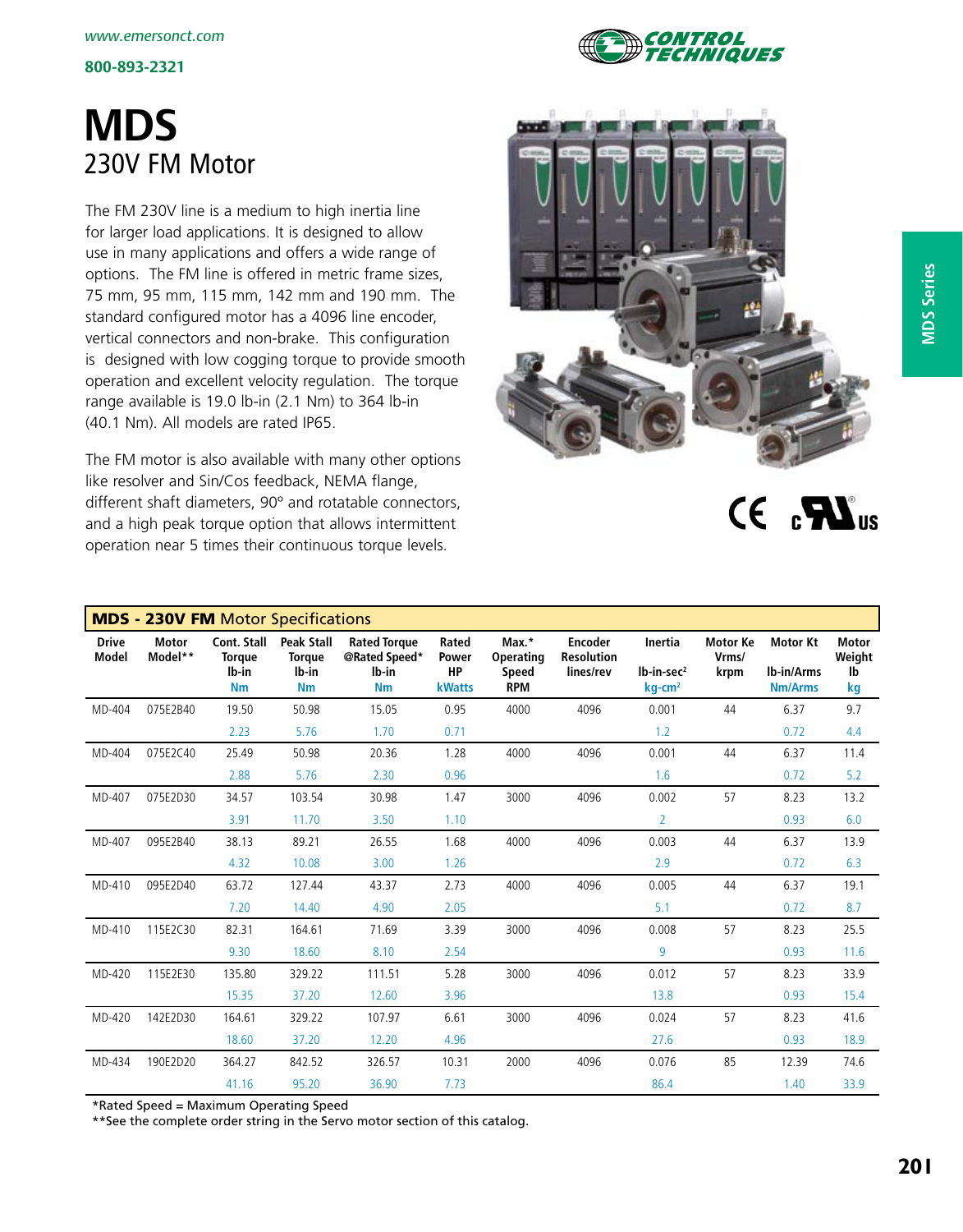

#### MDS - 230V FM **Motor Speed Torque Curves**



#### Legend



|                     | Voltage 240 VAC |
|---------------------|-----------------|
| Drive Frequency     | 5 kHz           |
| Ambient Temperature | 40°C (104°F)    |
| Case Temperature    | 140°C (284°F)   |

**SPECIFICATIONS** All performance data listed above has a +/-10% tolerance and is subject to change at any time without notice. For more detailed information on performance data and test conditions please refer to the motor section of the catalog. For brake motor information, complete motor specifications and dimensions please refer to our motor section.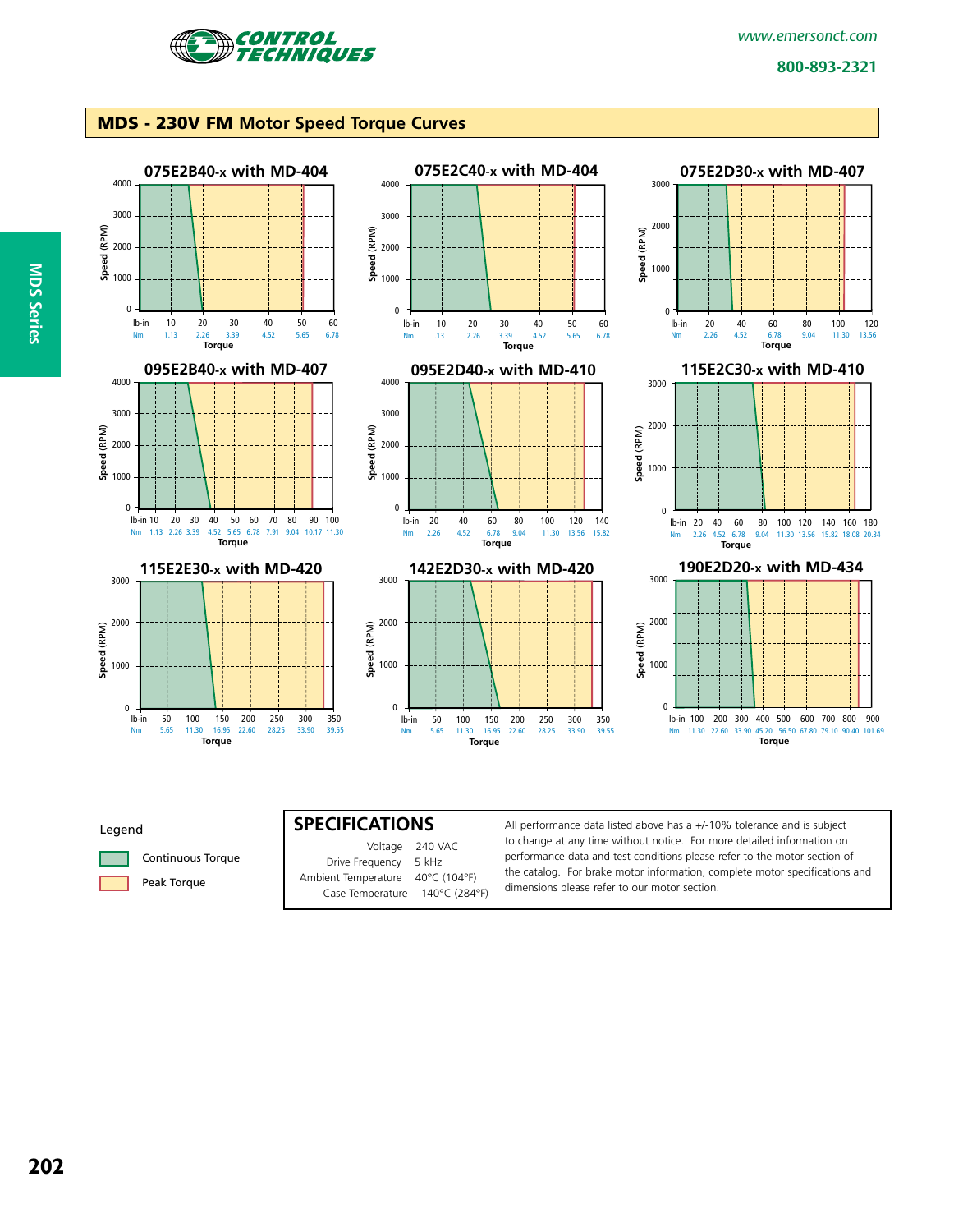

# **MDS** 230V FM Motor Selection





\* Bolt Circle & Shaft Diameter are standard dimensions see FM Motor section for additional options.

> For additional motor information see the Servo Motor area in this section for details. For additional cable options see Options

### Servo System Order Guide

| $\mathbf 0$<br><b>Drive</b><br><b>Model</b> | 2<br><b>Motor</b><br><b>Model</b> | ❸<br><b>Motor Power</b><br>Cable<br>(yyy=meters) | $\boldsymbol{O}$<br><b>Feedback</b><br>Cable<br>(yyy=meters) | ❺<br><b>Motor Power/Brake Cable</b><br>(required w/all brake motors)<br>(yyy=meters) |
|---------------------------------------------|-----------------------------------|--------------------------------------------------|--------------------------------------------------------------|--------------------------------------------------------------------------------------|
|                                             | 075E2B400 BACAA075140             | PSBAA-yyy                                        | SIBAH-yyy                                                    |                                                                                      |
| MD-404                                      | 075E2B401 BACAA075140             |                                                  | SIBAH-yyy                                                    | PBBAA-yyy                                                                            |
|                                             | 075E2C400 BACAA075140             | PSBAA-yyy                                        | SIBAH-yyy                                                    |                                                                                      |
|                                             | 075E2C401 BACAA075140             |                                                  | SIBAH-yyy                                                    | PBBAA-yyy                                                                            |
|                                             | 075E2D300 BACAA075140             | PSBAA-yyy                                        | SIBAH-yyy                                                    |                                                                                      |
|                                             | 075E2D301 BACAA075140             |                                                  | SIBAH-yyy                                                    | PBBAA-yyy                                                                            |
| MD-407                                      | 095E2B400 BACAA100190             | PSBAA-yyy                                        | SIBAH-yyy                                                    |                                                                                      |
|                                             | 095E2B401 BACAA100190             |                                                  | SIBAH-yyy                                                    | PBBAA-yyy                                                                            |
|                                             | 095E2D400 BACAA100190             | PSBAA-yyy                                        | SIBAH-yyy                                                    |                                                                                      |
| MD-410                                      | 095E2D401 BACAA100190             |                                                  | SIBAH-yyy                                                    | PBBAA-yyy                                                                            |
|                                             | 115E2C300 BACAA115190             | PSBAA-yyy                                        | SIBAH-yyy                                                    |                                                                                      |
|                                             | 115E2C301 BACAA115190             |                                                  | SIBAH-yyy                                                    | PBBAA-yyy                                                                            |
|                                             | 115E2E300 BACAA115240             | PSBAA-yyy                                        | SIBAH-yyy                                                    |                                                                                      |
|                                             | 115E2E301 BACAA115240             |                                                  | SIBAH-yyy                                                    | PBBAA-yyy                                                                            |
| MD-420                                      | 142E2D300 BACAA165240             | PSBAA-yyy                                        | SIBAH-yyy                                                    |                                                                                      |
|                                             | 142E2D301 BACAA165240             |                                                  | SIBAH-yyy                                                    | PBBAA-yyy                                                                            |
|                                             | 190E2D200 BACAA215320             | PSBBK-yyy                                        | SIBAH-yyy                                                    |                                                                                      |
| MD-434                                      | 190E2D201 BACAA215320             |                                                  | SIBAH-yyy                                                    | PBBBK-yyy                                                                            |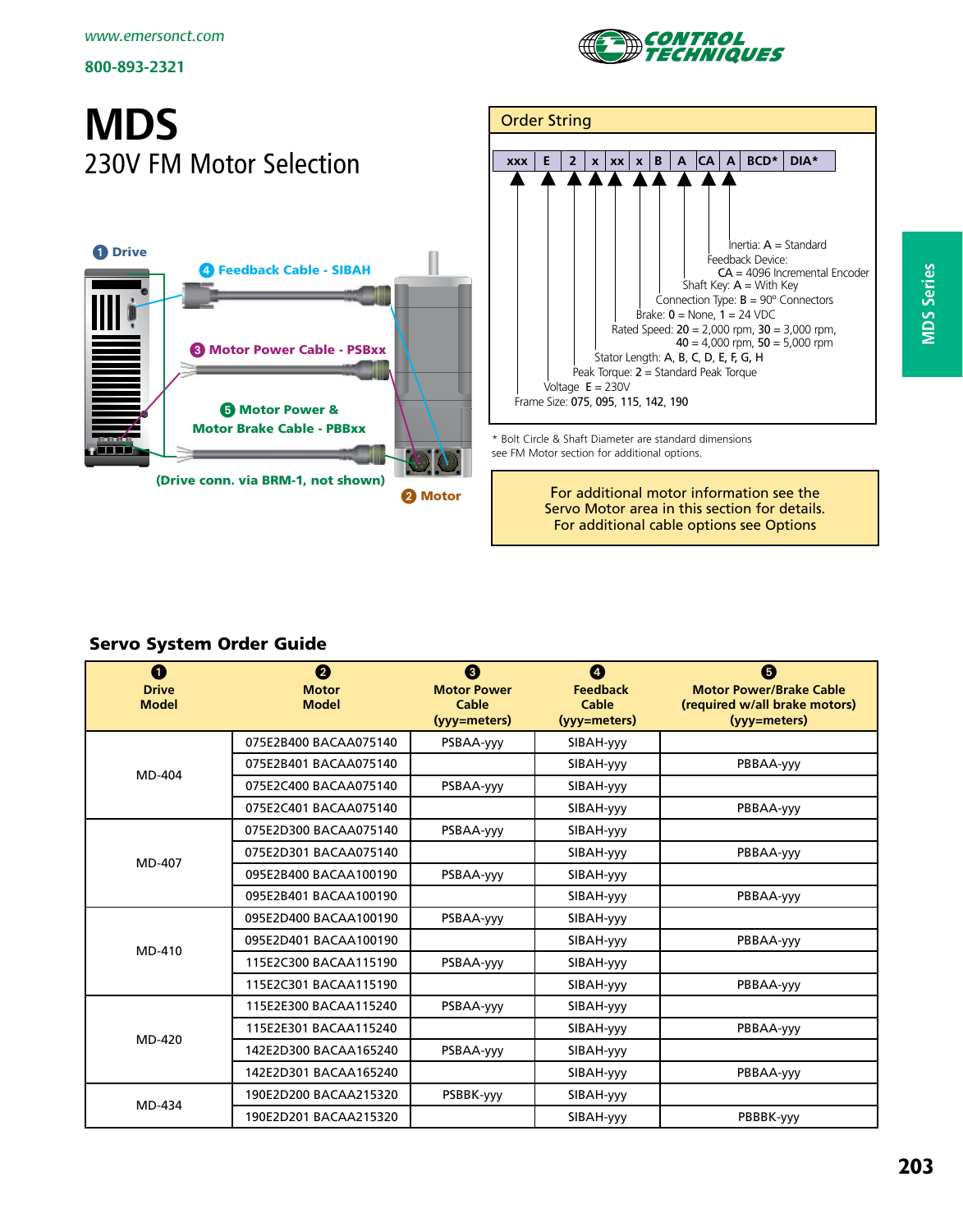

*www.emersonct.com*

#### **800-893-2321**

# **MDS** 230V NT and MG Motors

The NT is an economical, high performance motor manufactured with powerful Neodymium magnets and a patented segmented core to maximize torque and minimize size. The NT motor has a very low inertia for applications that demand high accel and cycle rates. NT motors can be ordered with MS style connectors, 1 m Flying Leads or 1 m Flying Leads with MS connectors.

The MG Motor is a compact, low inertia motor ideal for dynamic applications needing greater torque than the NT. Both the NT and MG are available with English and Metric flanges, with or without brakes. Both have a standard encoder resolution of 2048 lines per rev.

### MDS - 230V NT **Motor Specifications**



| <b>Drive</b><br><b>Model</b> | Motor<br>Model | <b>Cont. Stall</b><br><b>Torque</b><br>lb-in<br><b>Nm</b> | Peak Stall<br><b>Torque</b><br>lb-in<br><b>Nm</b> | <b>Rated Torque</b><br>@Rated Speed*<br>lb-in<br><b>Nm</b> | Rated<br><b>Power</b><br>HP<br><b>kWatts</b> | Max.*<br><b>Operating</b><br><b>Speed</b><br><b>RPM</b> | Encoder<br><b>Resolution</b><br>lines/rev | Inertia<br>lb-in-sec<br>kg-cm <sup>2</sup> | <b>Motor Ke</b><br>Vrms/krpm | <b>Motor Kt</b><br>Ib-in/Arms<br><b>Nm/Arms</b> | Motor<br>Weight<br>lb<br>kg |
|------------------------------|----------------|-----------------------------------------------------------|---------------------------------------------------|------------------------------------------------------------|----------------------------------------------|---------------------------------------------------------|-------------------------------------------|--------------------------------------------|------------------------------|-------------------------------------------------|-----------------------------|
| <b>MD-407</b>                | <b>NT-320</b>  | 19.5<br>2.2                                               | 38<br>4.3                                         | 16<br>1.8                                                  | 1.02<br>0.8                                  | 4000                                                    | 2048                                      | 0.000328<br>0.370                          | 29                           | 3.50<br>0.40                                    | 6<br>2.7                    |
| <b>MD-407</b>                | <b>NT-330</b>  | 27<br>3.05                                                | 58<br>6.55                                        | 27<br>3.1                                                  | 1.71<br>1.3                                  | 4000                                                    | 2048                                      | 0.000438<br>0.494                          | 36                           | 4.73<br>0.53                                    | 7.3<br>3.3                  |
| <b>MD-410</b>                | <b>NT-345</b>  | 42<br>4.75                                                | 80<br>9.04                                        | 42<br>4.75                                                 | 2.00<br>1.49                                 | 3000                                                    | 2048                                      | 0.000668<br>0.754                          | 50                           | 6.37<br>0.72                                    | 10.0<br>4.5                 |
| <b>MD-410</b>                | <b>NT-355</b>  | 48<br>5.42                                                | 90<br>10.2                                        | 48<br>5.42                                                 | 2.28<br>1.71                                 | 3000                                                    | 2048                                      | 0.000888<br>1.0                            | 50                           | 6.32<br>0.71                                    | 12.3<br>5.6                 |

### MDS - 230V MG **Motor Specifications**

| <b>Drive</b><br>Model | Motor<br>Model | Cont. Stall<br><b>Torque</b><br>lb-in<br>Nm | Peak Stall<br><b>Torque</b><br>lb-in<br>Nm | <b>Rated Torque</b><br>@Rated Speed*<br>lb-in<br><b>Nm</b> | Rated<br>Power<br>HP<br><b>kWatts</b> | Max.*<br><b>Operating</b><br>Speed<br><b>RPM</b> | <b>Encoder</b><br><b>Resolution</b><br>lines/rev | Inertia<br>lb-in-sec <sup>2</sup><br>kg-cm <sup>2</sup> | Motor Ke<br>Vrms/krpm | <b>Motor Kt</b><br><b>Ib-in/Arms</b><br><b>Nm/Arms</b> | <b>Motor</b><br>Weight<br>lb<br>kg |
|-----------------------|----------------|---------------------------------------------|--------------------------------------------|------------------------------------------------------------|---------------------------------------|--------------------------------------------------|--------------------------------------------------|---------------------------------------------------------|-----------------------|--------------------------------------------------------|------------------------------------|
| <b>MD-404</b>         | MG-316         | 18.6<br>2.1                                 | 42<br>4.6                                  | 16<br>1.8                                                  | 1.02<br>0.8                           | 4000                                             | 2048                                             | 0.000560<br>0.630                                       | 38                    | 5.5<br>0.62                                            | 8.3<br>3.8                         |
| <b>MD-407</b>         | MG-316         | 18.6<br>2.1                                 | 56<br>6.3                                  | 16<br>1.8                                                  | 1.02<br>0.8                           | 4000                                             | 2048                                             | 0.000560<br>0.630                                       | 38                    | 5.5<br>0.62                                            | 8.3<br>3.8                         |
| <b>MD-407</b>         | MG-340         | 50<br>5.7                                   | 133<br>15.0                                | 42<br>4.8                                                  | 2.00<br>1.5                           | 3000                                             | 2048                                             | 0.001458<br>1.646                                       | 57                    | 8.3<br>0.94                                            | 14.6<br>6.6                        |
| <b>MD-410</b>         | MG-455         | 68<br>7.7                                   | 154<br>17.5                                | 52<br>5.8                                                  | 2.48<br>1.9                           | 3000                                             | 2048                                             | 0.002658<br>3.0                                         | 60                    | 8.8<br>0.99                                            | 20.0<br>9.1                        |
| <b>MD-420</b>         | MG-455         | 68<br>7.7                                   | 200<br>22.6                                | 52<br>5.8                                                  | 2.48<br>1.9                           | 3000                                             | 2048                                             | 0.002658<br>3.0                                         | 60                    | 8.8<br>0.99                                            | 20.0<br>9.1                        |
| <b>MD-420</b>         | MG-490         | 129<br>14.57                                | 302<br>34.1                                | 80<br>9.0                                                  | 3.81<br>2.8                           | 3000                                             | 2048                                             | 0.005175<br>5.823                                       | 59                    | 8.6<br>0.97                                            | 28.6<br>13                         |
|                       | MD-420 MG-4120 | 163<br>18.4                                 | 382<br>43.2                                | 120<br>13.6                                                | 5.71<br>4.3                           | 3000                                             | 2048                                             | 0.007458<br>8.4                                         | 72                    | 10.5<br>1.19                                           | 37.0<br>16.8                       |

**204** \* Rated Speed = Maximum Operating Speed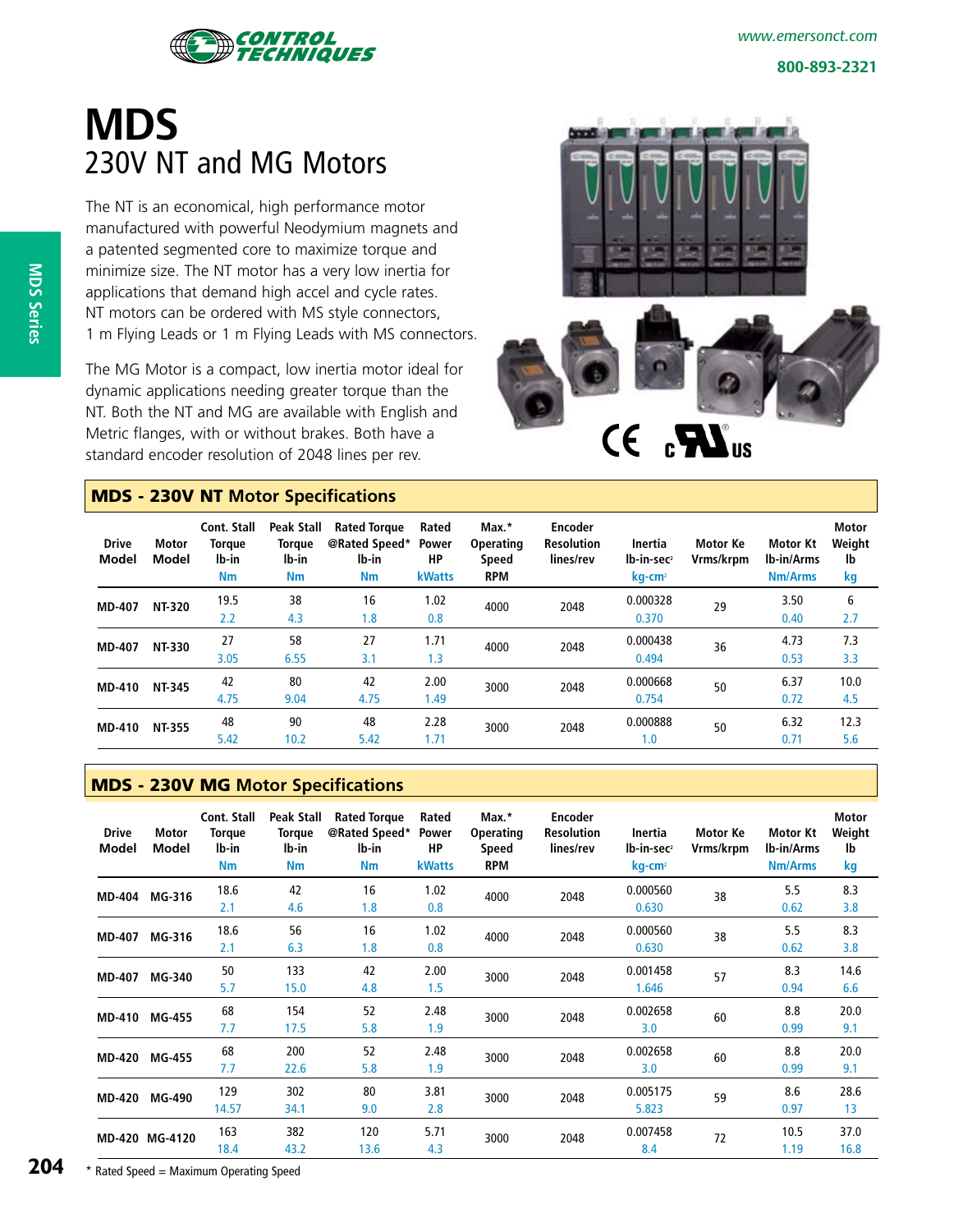$\overline{0}$ 

lb-in 100 200 300 400 500 Nm 11.3 22.6 33.9 45.2 56.5 **Torque**





and dimensions please refer to our motor section.

**MDS Series**

**MDS Series**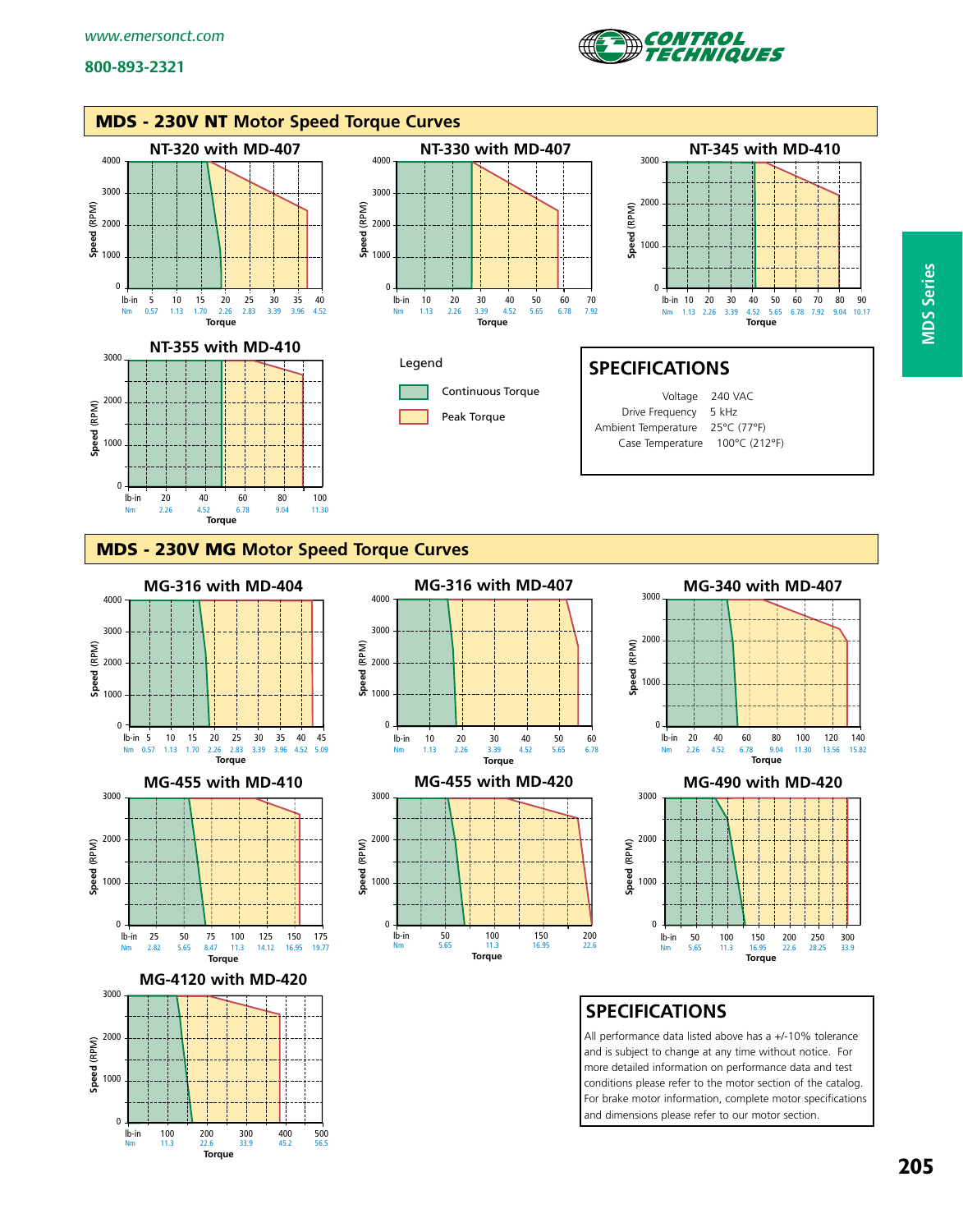



# **MDS** 230V NT Motor Selection

The NT motor is a high performance motor utilizing patented technology to maximize torque in a compact package. The NT motor uses powerful Neodymium magnets and is manufactured with a segmented core to maximize stator efficiency. The NT motor has a very low inertia for applications that demand high accel and cycle rates. NT motors are available in English (NEMA 23 or 34) or Metric (IEC-72-1) flanges, with or without brakes. The standard encoder resolution is 2048 lines per rev. NT motors can be ordered with MS style connectors, 1 m Flying Leads, or 1 m Flying Leads with MS connectors.

# Order String **NT**  $x | x | x x | x x | x | x | 0000$  Special Options: DSXX = DSUB Inertia: **S** = Standard, I = Medium **N** = Encoder Feedback Type: Encoder Brake Option:  $B =$  with Brake, **O** = No Brake Connector Type: **C** = MS connectors on motor **T** = MS connectors on one meter leads **L** = one meter leads without connectors Continuous Torque (lb-in): **20**, **30**, **45** or **55** Frame Size (in inches): **3** Mounting Flange: **E** = English, **M** = Metric **NT** Motor Family

For additional motor information see the Servo Motor area in this section for details. For additional cable options see Options



### Servo System Order Guide

| Œ<br><b>Drive</b><br><b>Model</b> | 2<br><b>Motor Model</b><br>(x=Flange type)<br>(y=Connector) | ❸<br><b>Motor Power</b><br>Cable<br>$(xxx = feet)$ | $\overline{a}$<br><b>Feedback</b><br>Cable<br>$(xxx = feet)$ | G<br><b>Motor Brake Cable (required)</b><br>w/all brake motors)<br>$(xxx = feet)$ |
|-----------------------------------|-------------------------------------------------------------|----------------------------------------------------|--------------------------------------------------------------|-----------------------------------------------------------------------------------|
|                                   | NTx-320-yONS-0000                                           | CMDS-xxx                                           | CFCS-xxx                                                     |                                                                                   |
| MD-407-00-000                     | NTx-320-yBNS-0000                                           | CMDS-xxx                                           | CFCS-xxx                                                     | CBMS-xxx                                                                          |
|                                   | NTx-330-yONS-0000                                           | CMDS-xxx                                           | CFCS-xxx                                                     |                                                                                   |
|                                   | NTx-330-yBNS-0000                                           | CMDS-xxx                                           | CFCS-xxx                                                     | CBMS-xxx                                                                          |
|                                   | NTx-345-yONS-0000                                           | CMDS-xxx                                           | CFCS-xxx                                                     |                                                                                   |
| MD-410-00-000                     | NTx-345-yBNS-0000                                           | CMDS-xxx                                           | CFCS-xxx                                                     | CBMS-xxx                                                                          |
|                                   | NTx-355-yONS-0000                                           | CMDS-xxx                                           | CFCS-xxx                                                     |                                                                                   |
|                                   | NTx-355-yBNS-0000                                           | CMDS-xxx                                           | CFCS-xxx                                                     | CBMS-xxx                                                                          |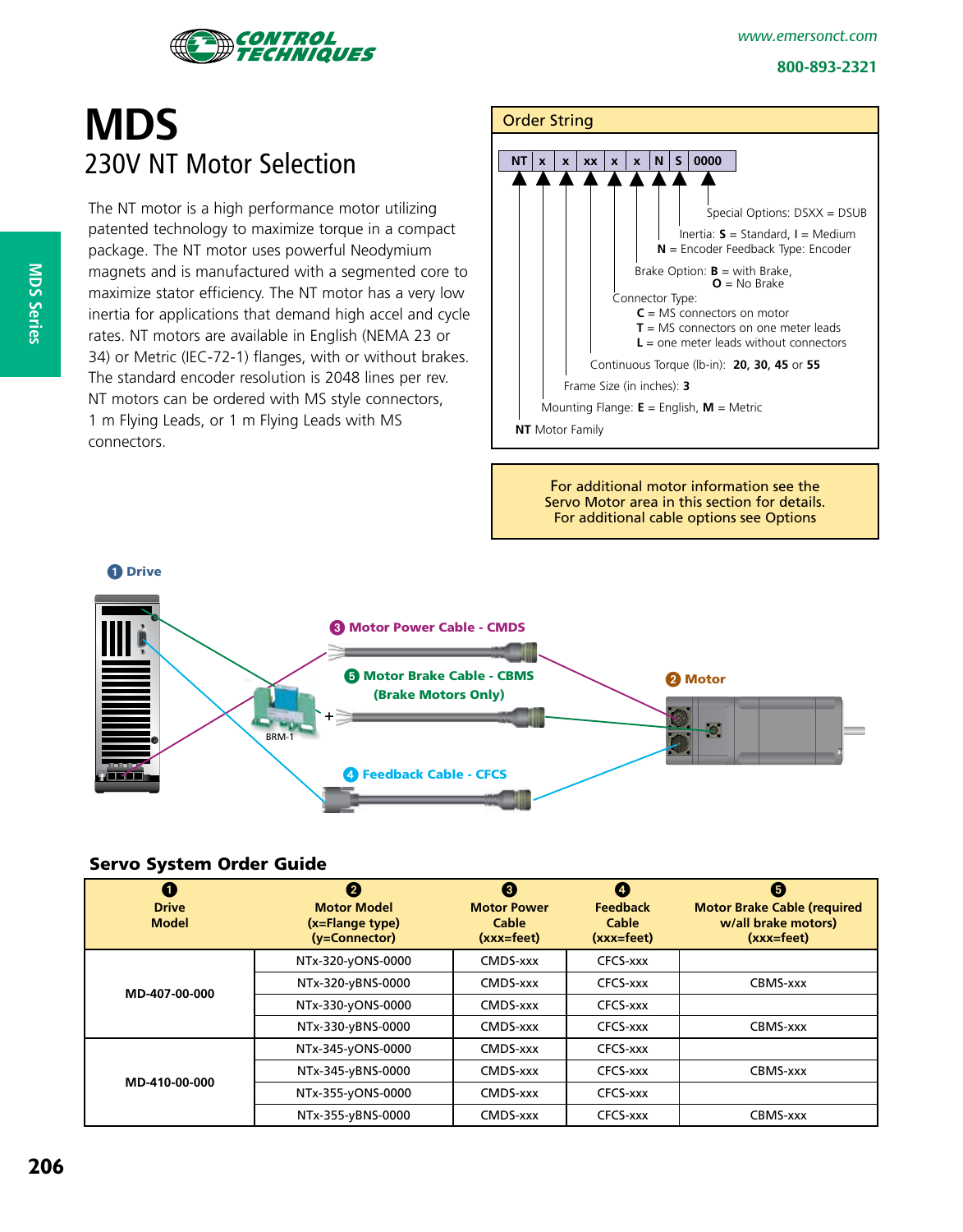

# **MDS** 230V MG Motor Selection

The MG motor is a low inertia motor that is great for dynamic applications that have larger load inertias. MG motors use Neodymium magnets to achieve a high torque to inertia ratio giving them a size advantage when compared to competitors motors. MG motors are available in English (NEMA 23, 34, or 56) and Metric (IEC-72-1) flanges, with or without brakes. The standard encoder resolution is 2048 lines per rev. MG motors come standard with MS style connectors. For applications that require custom motors the MG line is the choice.



For additional motor information see the Servo Motor area in this section for details. For additional cable options see Options



| $\bf o$<br><b>Drive</b><br><b>Model</b> | 0<br><b>Motor Model</b><br>(x=Flange type) | ❸<br><b>Motor Power</b><br>Cable<br>$(xxx = feet)$ | Ø<br><b>Feedback</b><br>Cable<br>$(xx^{\text{right}})$ | ❺<br><b>Motor Brake Cable (required</b><br>w/all brake motors)<br>$(xxx = feet)$ |
|-----------------------------------------|--------------------------------------------|----------------------------------------------------|--------------------------------------------------------|----------------------------------------------------------------------------------|
| MD-404-00-000                           | MGx-316-CONS-0000                          | CMDS-xxx                                           | CFCS-xxx                                               |                                                                                  |
|                                         | MGx-316-CBNS-0000                          | CMDS-xxx                                           | CFCS-xxx                                               | CBMS-xxx                                                                         |
|                                         | MGx-316-CONS-0000                          | CMDS-xxx                                           | CFCS-xxx                                               |                                                                                  |
|                                         | MGx-316-CBNS-0000                          | CMDS-xxx                                           | CFCS-xxx                                               | CBMS-xxx                                                                         |
| MD-407-00-000                           | MGx-340-CONS-0000                          | CMDS-xxx                                           | CFCS-xxx                                               |                                                                                  |
|                                         | MGx-340-CBNS-0000                          | CMDS-xxx                                           | CFCS-xxx                                               | CBMS-xxx                                                                         |
| MD-410-00-000                           | MGx-455-CONS-0000                          | CMMS-xxx                                           | CFCS-xxx                                               |                                                                                  |
|                                         | MGx-455-CBNS-0000                          | CMMS-xxx                                           | CFCS-xxx                                               | CBMS-xxx                                                                         |
|                                         | MGx-455-CONS-0000                          | CMMS-xxx                                           | CFCS-xxx                                               |                                                                                  |
|                                         | MGx-455-CBNS-0000                          | CMMS-xxx                                           | CFCS-xxx                                               | CBMS-xxx                                                                         |
| MD-420-00-000                           | MGx-490-CONS-0000                          | CMMS-xxx                                           | CFCS-xxx                                               |                                                                                  |
|                                         | MGx-490-CBNS-0000                          | CMMS-xxx                                           | CFCS-xxx                                               | CBMS-xxx                                                                         |
|                                         | MGx-4120-CONS-0000                         | CMMS-xxx                                           | CFCS-xxx                                               |                                                                                  |
|                                         | MGx-4120-CBNS-0000                         | CMMS-xxx                                           | CFCS-xxx                                               | CBMS-xxx                                                                         |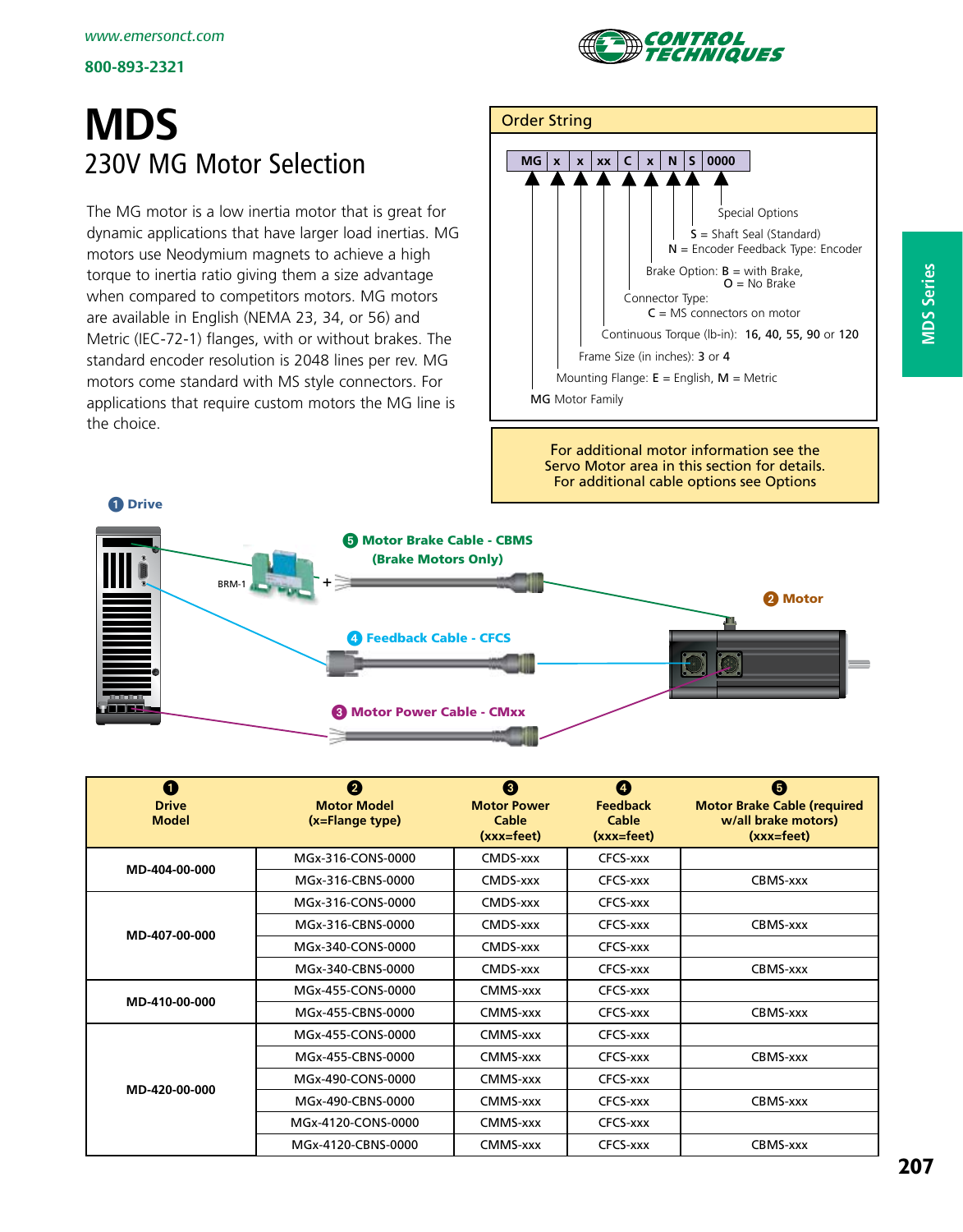

# **MDS** 460V FM Motor

The FM 460V line is a medium to high inertia line for larger load applications. It is designed to allow use in many applications and offers a wide range of options. The FM line is offered in metric frame sizes, 75 mm, 95 mm, 115 mm, 142 mm and 190 mm. The standard configured motor has a 4096 line encoder, vertical connectors and non-brake. This configuration is designed with low cogging torque to provide smooth operation and excellent velocity regulation. The torque range available is 38.2 lb-in (4.3 Nm) to 520 lb-in (58.8 Nm). All models are rated IP65.

The FM motor is also available with many other options like resolver and Sin/Cos feedback, NEMA flange, different shaft diameters, 90º and rotatable connectors, and a high peak torque option that allows intermittent operation near 5 times their continuous torque levels.



 $CE<sub>c</sub> W<sub>us</sub>$ 

| <b>MDS - 460V FM Motor Specifications</b> |                       |                                                    |                                                          |                                                            |                                              |                                                  |                                                  |                                                            |                                  |                                                 |                                    |
|-------------------------------------------|-----------------------|----------------------------------------------------|----------------------------------------------------------|------------------------------------------------------------|----------------------------------------------|--------------------------------------------------|--------------------------------------------------|------------------------------------------------------------|----------------------------------|-------------------------------------------------|------------------------------------|
| <b>Drive</b><br><b>Model</b>              | Motor<br><b>Model</b> | Cont. Stall<br><b>Torque</b><br>lb-in<br><b>Nm</b> | <b>Peak Stall</b><br><b>Torque</b><br>lb-in<br><b>Nm</b> | <b>Rated Torque</b><br>@Rated Speed*<br>Ib-in<br><b>Nm</b> | Rated<br><b>Power</b><br><b>HP</b><br>kWatts | Max.*<br>Operating<br><b>Speed</b><br><b>RPM</b> | <b>Encoder</b><br><b>Resolution</b><br>lines/rev | Inertia<br>lb-in-sec <sup>2</sup><br>$kg$ -cm <sup>2</sup> | <b>Motor Ke</b><br>Vrms/<br>krpm | <b>Motor Kt</b><br>Ib-in/Arms<br><b>Nm/Arms</b> | <b>Motor</b><br>Weight<br>lb<br>kg |
| <b>MD-404</b>                             | 095U2B400             | 38.23                                              | 84.96                                                    | 26.55                                                      | 1.68                                         | 4000                                             | 4096                                             | 0.002567                                                   | 74                               | 10.62                                           | 6.3                                |
|                                           |                       | 4.32                                               | 9.60                                                     | 3.00                                                       | 1.26                                         |                                                  |                                                  | 2.9                                                        |                                  | 1.20                                            | 5.2                                |
| <b>MD-404</b>                             | 095U2E400             | 42.48                                              | 84.96                                                    | 42.48                                                      | 2.68                                         | 4000                                             | 4096                                             | 0.005487                                                   | 74                               | 10.62                                           | 9.9                                |
|                                           |                       | 4.80                                               | 9.60                                                     | 4.80                                                       | 2.01                                         |                                                  |                                                  | 6.2                                                        |                                  | 1.20                                            | 6.0                                |
| <b>MD-407</b>                             | 095U2E400             | 74.34                                              | 148.68                                                   | 50.45                                                      | 3.19                                         | 4000                                             | 4096                                             | 0.005487                                                   | 74                               | 10.62                                           | 9.9                                |
|                                           |                       | 8.40                                               | 16.80                                                    | 5.70                                                       | 2.39                                         |                                                  |                                                  | 6.2                                                        |                                  | 1.20                                            | 6.0                                |
| <b>MD-407</b>                             | 115U2C300             | 83.54                                              | 198.24                                                   | 71.68                                                      | 3.39                                         | 3000                                             | 4096                                             | 0.007965                                                   | 98                               | 14.16                                           | 11.6                               |
|                                           |                       | 9.44                                               | 22.40                                                    | 8.10                                                       | 2.54                                         |                                                  |                                                  | 9                                                          |                                  | 1.60                                            | 6.3                                |
| <b>MD-410</b>                             | 115U2E300             | 135.94                                             | 283.20                                                   | 111.51                                                     | 5.28                                         | 3000                                             | 4096                                             | 0.012213                                                   | 98                               | 14.16                                           | 15.4                               |
|                                           |                       | 15.36                                              | 32.00                                                    | 12.60                                                      | 3.96                                         |                                                  |                                                  | 13.8                                                       |                                  | 1.60                                            | 8.7                                |
| <b>MD-407</b>                             | 142U2C300             | 99.12                                              | 198.24                                                   | 99.12                                                      | 4.69                                         | 3000                                             | 4096                                             | 0.019647                                                   | 98                               | 14.16                                           | 35.4                               |
|                                           |                       | 11.20                                              | 22.40                                                    | 11.20                                                      | 3.52                                         |                                                  |                                                  | 22.2                                                       |                                  | 1.60                                            | 16.1                               |
| <b>MD-410</b>                             | 142U2C300             | 135.94                                             | 283.20                                                   | 107.97                                                     | 5.11                                         | 3000                                             | 4096                                             | 0.019647                                                   | 98                               | 14.16                                           | 35.4                               |
|                                           |                       | 15.36                                              | 32.00                                                    | 12.20                                                      | 3.83                                         |                                                  |                                                  | 22.2                                                       |                                  | 1.60                                            | 16.1                               |
| <b>MD-410</b>                             | 142U2E300             | 141.60                                             | 283.20                                                   | 141.60                                                     | 6.71                                         | 3000                                             | 4096                                             | 0.031329                                                   | 98                               | 14.16                                           | 47.7                               |
|                                           |                       | 16.00                                              | 32.00                                                    | 16.00                                                      | 5.03                                         |                                                  |                                                  | 35.4                                                       |                                  | 1.60                                            | 21.7                               |
| <b>MD-420</b>                             | 142U2E300             | 208.15                                             | 566.40                                                   | 159.30                                                     | 7.53                                         | 3000                                             | 4096                                             | 0.031329                                                   | 98                               | 14.16                                           | 47.7                               |
|                                           |                       | 23.52                                              | 64.00                                                    | 18.00                                                      | 5.65                                         |                                                  |                                                  | 35.4                                                       |                                  | 1.60                                            | 21.7                               |
| <b>MD-420</b>                             | 190U2D300             | 283.20                                             | 566.40                                                   | 283.20                                                     | 13.40                                        | 3000                                             | 4096                                             | 0.076464                                                   | 98                               | 14.16                                           | 74.6                               |
|                                           |                       | 32.00                                              | 64.00                                                    | 32.00                                                      | 10.05                                        |                                                  |                                                  | 86.4                                                       |                                  | 1.60                                            | 33.9                               |
| <b>MD-434</b>                             | 190U2D300             | 363.91                                             | 962.88                                                   | 283.20                                                     | 13.81                                        | 3000                                             | 4096                                             | 0.076464                                                   | 98                               | 14.16                                           | 74.6                               |
|                                           |                       | 41.12                                              | 108.80                                                   | 32.00                                                      | 10.36                                        |                                                  |                                                  | 86.4                                                       |                                  | 1.60                                            | 33.9                               |
| <b>MD-434</b>                             | 190U2F200             | 520.38                                             | 1444.32                                                  | 446.04                                                     | 14.07                                        | 2000                                             | 4096                                             | 0.108944                                                   | 147                              | 21.24                                           | 93.5                               |
|                                           |                       | 58.80                                              | 163.20                                                   | 50.40                                                      | 10.55                                        |                                                  |                                                  | 123.1                                                      |                                  | 2.40                                            | 42.5                               |

\*Rated Speed = Maximum Operating Speed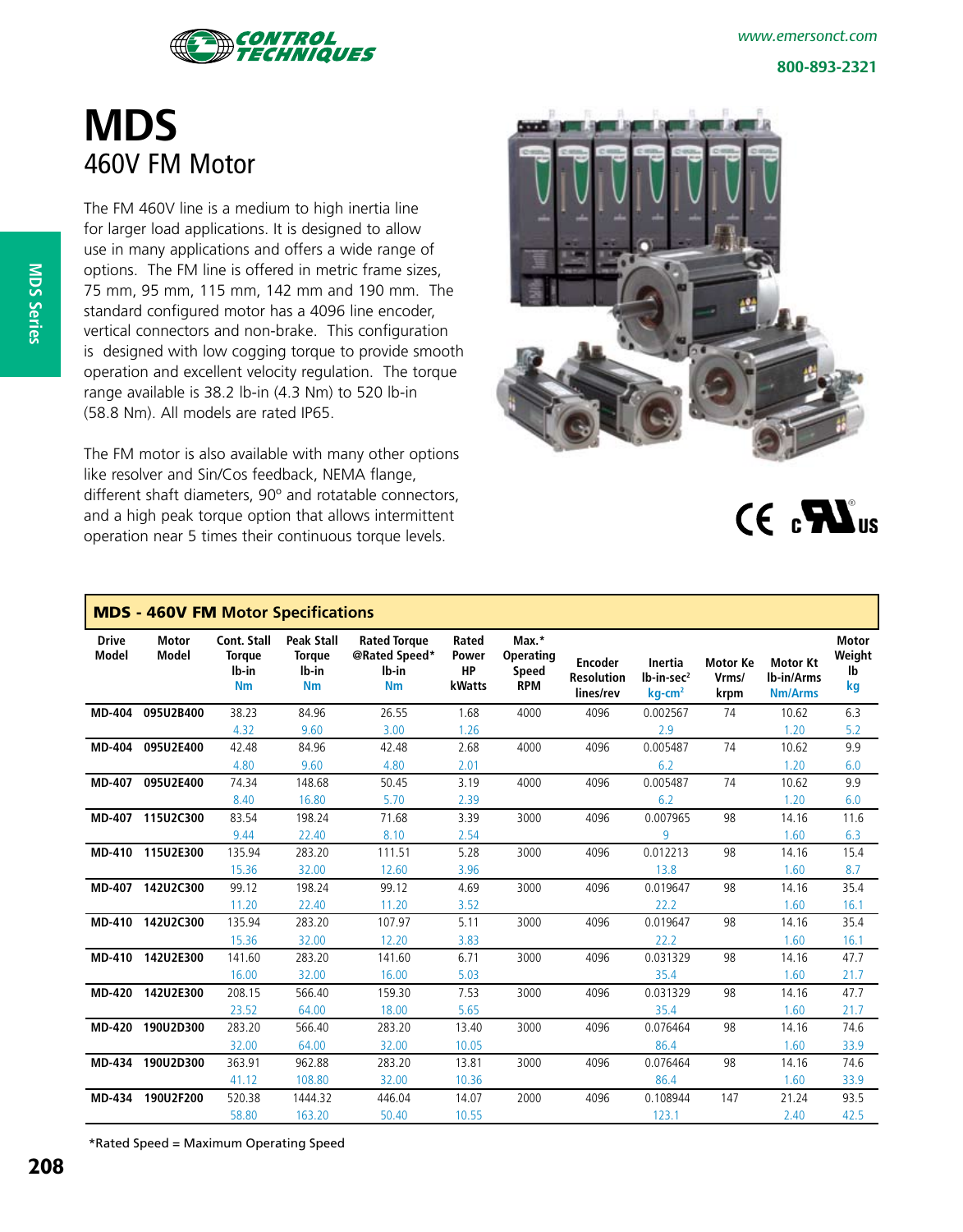



#### Legend



Peak Torque

 Voltage 480 VAC Drive Frequency 5 kHz Ambient Temperature 40°C (104°F) Case Temperature 140°C (284°F)

**SPECIFICATIONS** All performance data listed above has a +/-10% tolerance and is subject to change at any time without notice. For more detailed information on performance data and test conditions please refer to the motor section of the catalog. For brake motor information, complete motor specifications and dimensions please refer to our motor section.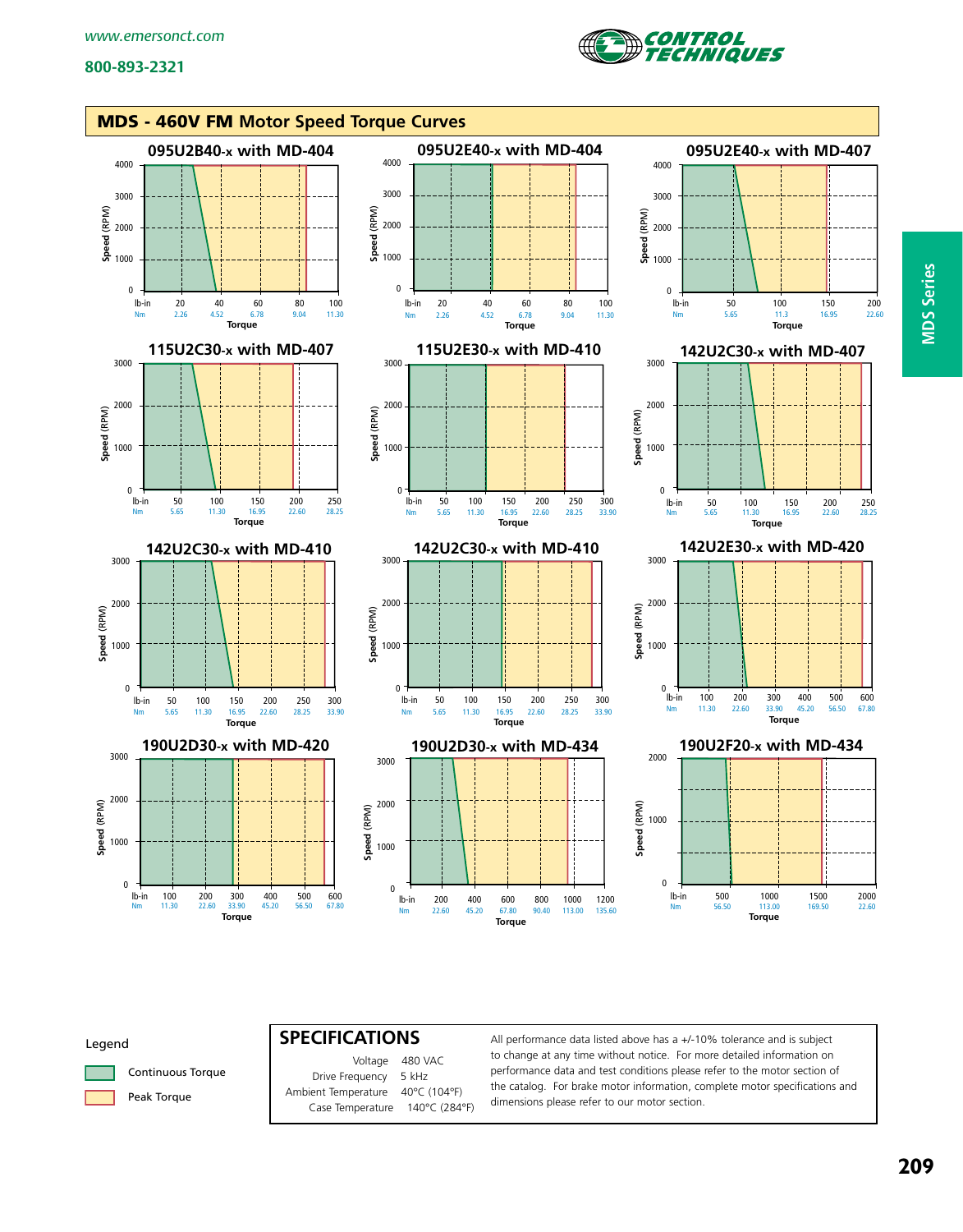

# **MDS** 460V FM Motor Selection 2 Motor Feedback Cable - SIBAH **8 Motor Power Cable - PSBxx 6 Motor Power &** Motor Brake Cable - PBBxx provin **O** Drive (Drive conn. via BRM-1, not shown)



\* Bolt Circle & Shaft Diameter are standard dimensions see FM Motor section for additional options.

### Servo System Order Guide

| $\bullet$<br><b>Drive</b><br><b>Model</b> | 0<br><b>Motor</b><br><b>Model</b> | ❸<br><b>Motor Power</b><br><b>Cable</b><br>(vyy=meters) | ❹<br><b>Feedback</b><br>Cable (yyy=meters) | ❺<br><b>Motor Power/Brake Cable</b><br>(required w/all brake motors)<br>(yyy=meters) |
|-------------------------------------------|-----------------------------------|---------------------------------------------------------|--------------------------------------------|--------------------------------------------------------------------------------------|
| MD-404                                    | 095U2E400 BACAA100190             | PSBAA-yyy                                               | SIBAH-yyy                                  |                                                                                      |
|                                           | 095U2E401 BACAA100190             |                                                         | SIBAH-yyy                                  | PBBAA-yyy                                                                            |
|                                           | 095U2E400 BACAA100190             | PSBAA-yyy                                               | SIBAH-yyy                                  |                                                                                      |
| MD-407                                    | 095U2E401 BACAA100190             |                                                         | SIBAH-yyy                                  | PBBAA-yyy                                                                            |
|                                           | 115U2C300 BACAA115190             | PSBAA-yyy                                               | SIBAH-yyy                                  |                                                                                      |
|                                           | 115U2C301 BACAA115190             |                                                         | SIBAH-yyy                                  | PBBAA-yyy                                                                            |
| MD-407                                    | 115U2E300 BACAA115240             | PSBAA-yyy                                               | SIBAH-yyy                                  |                                                                                      |
|                                           | 115U2E301 BACAA115240             |                                                         | SIBAH-yyy                                  | PBBAA-yyy                                                                            |
| MD-410                                    | 115U2E300 BACAA115240             | PSBAA-yyy                                               | SIBAH-yyy                                  |                                                                                      |
|                                           | 115U2E301 BACAA115240             |                                                         | SIBAH-yyy                                  | PBBAA-yyy                                                                            |
| MD-407                                    | 142U2C300 BACAA165240             | PSBAA-yyy                                               | SIBAH-yyy                                  |                                                                                      |
|                                           | 142U2C301 BACAA165240             |                                                         | SIBAH-yyy                                  | PBBAA-yyy                                                                            |
|                                           | 142U2C300 BACAA165240             | PSBBA-yyy                                               | SIBAH-yyy                                  |                                                                                      |
| MD-410                                    | 142U2C301 BACAA165240             |                                                         | SIBAH-yyy                                  | PBBAA-yyy                                                                            |
|                                           | 142U2E300 BACAA165240             | PSBBA-yyy                                               | SIBAH-yyy                                  |                                                                                      |
|                                           | 142U2E301 BACAA165240             |                                                         | SIBAH-yyy                                  | PBBAA-yyy                                                                            |
|                                           | 142U2E300 BACAA165240             | PSBBA-yyy                                               | SIBAH-yyy                                  |                                                                                      |
|                                           | 142U2E301 BACAA165240             |                                                         | SIBAH-yyy                                  | PBBAA-yyy                                                                            |
| MD-420                                    | 190U2D300 BACAA215320             | PSBAK-yyy                                               | SIBAH-yyy                                  |                                                                                      |
|                                           | 190U2D301 BACAA215320             |                                                         | SIBAH-yyy                                  | PBBAK-yyy                                                                            |
| MD-434                                    | 190U2D300 BACAA215320             | PSBCK-yyy                                               | SIBAH-yyy                                  |                                                                                      |
|                                           | 190U2D301 BACAA215320             |                                                         | SIBAH-yyy                                  | PBBCK-yyy                                                                            |
|                                           | 190U2F200 BACAA215320             | PSBCK-yyy                                               | SIBAH-yyy                                  |                                                                                      |
| MD-434                                    | 190U2F201 BACAA215320             |                                                         | SIBAH-yyy                                  | PBBCK-yyy                                                                            |

Motors can be custom ordered with Parking Brake, High energy dissipation brake, fixed or vertical connectors, IEC and NEMA flanges, Incremental, Absolute Sin/Cos Single and Multi-turn encoders, resolvers and extended peak torque range. Custom bolt circle and shaft diameter are also available. Contact Factory for details.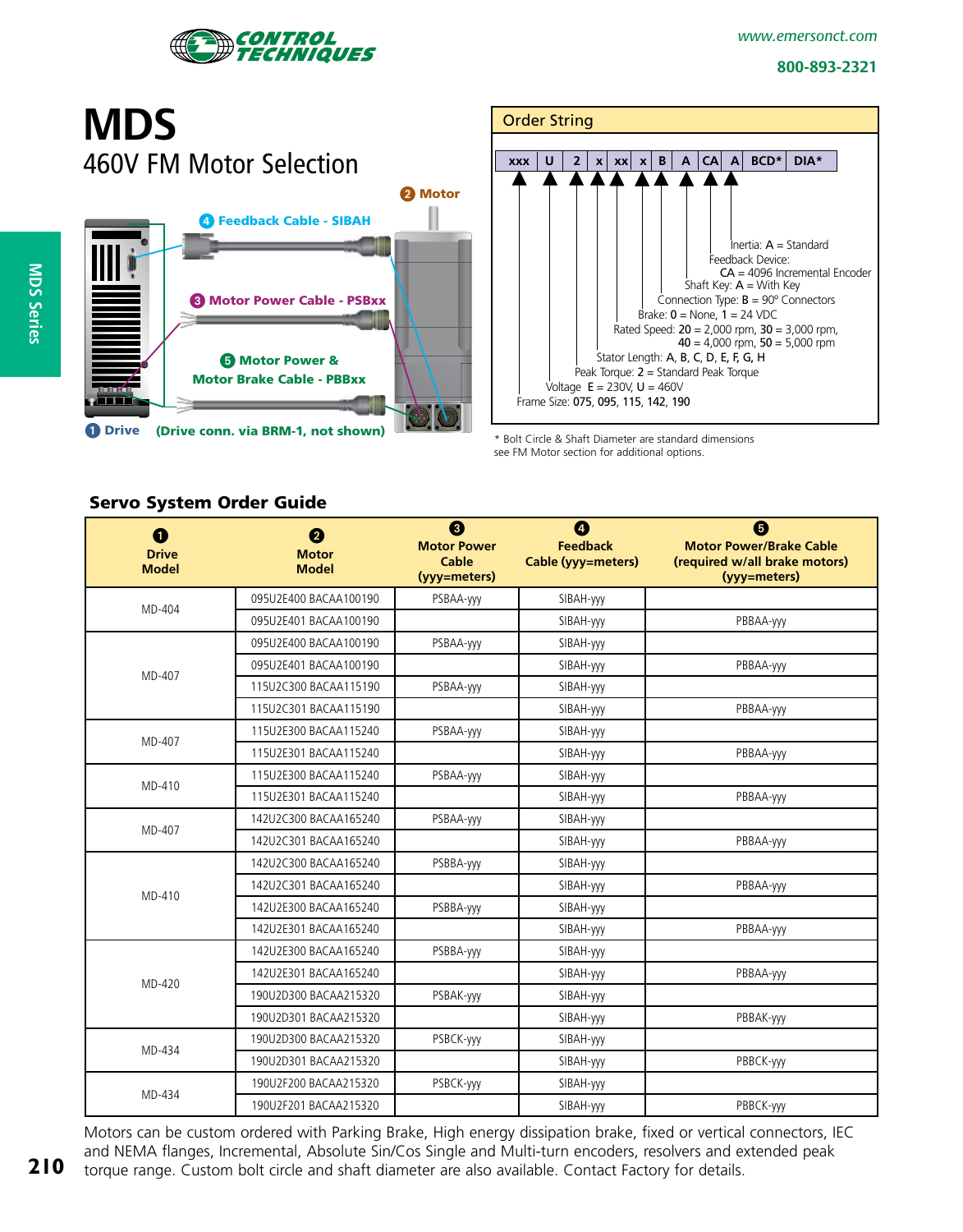

# **MDS** 460V MH Motor

The MH Motor is a low inertia motor that is ideally suited to the MDS operating with 460 VAC Input. Applications with torque requirements between 21.5 lb-in (2.4 Nm) and 748 lb-in (84.5 Nm) can be solved. MH motors use Neodymium magnets to achieve a high torque to inertia ratio giving them a size advantage when compared to competitors' motors. MH motors are available in English and Metric flanges, with or without brakes. The standard encoder resolution is 2048 lines per rev. For applications that require custom motors the MH line is the choice.



# MDS - 460V MH **Motor Specifications**

| <b>Drive</b> | <b>Motor</b><br>Model Model** | Cont. Stall<br><b>Torque</b><br>lb-in<br><b>Nm</b> | Peak Stall<br><b>Torque</b><br>lb-in<br><b>Nm</b> | <b>Rated Torque</b><br>@Rated Speed* Power<br>lb-in<br><b>Nm</b> | Rated<br><b>HP</b><br><b>kWatts</b> | Max.*<br><b>Operating</b><br>Speed<br><b>RPM</b> | <b>Encoder</b><br><b>Resolution</b><br>lines/rev | <b>Inertia</b><br>lb-in-sec <sup>2</sup><br>kg-cm <sup>2</sup> | <b>Motor Ke</b><br>Vrms/krpm | <b>Motor Kt</b><br>Ib-in/Arms<br><b>Nm/Arms</b> | <b>Motor</b><br>Weight<br>lb<br>kg |
|--------------|-------------------------------|----------------------------------------------------|---------------------------------------------------|------------------------------------------------------------------|-------------------------------------|--------------------------------------------------|--------------------------------------------------|----------------------------------------------------------------|------------------------------|-------------------------------------------------|------------------------------------|
|              | MD-404 MH-316                 | 21.5<br>2.4                                        | 58<br>6.6                                         | 17.5<br>$\overline{2}$                                           | 1.11<br>0.83                        | 4000                                             | 2048                                             | 0.000673<br>0.8                                                | 75                           | 10.98<br>1.24                                   | 8.3<br>3.8                         |
|              | MD-404 MH-340                 | 46<br>5.2                                          | 135<br>15.3                                       | 37<br>4.2                                                        | 1.76<br>1.31                        | 3000                                             | 2048                                             | 0.001428<br>1.6                                                | 116                          | 16.98<br>1.92                                   | 12.4<br>5.6                        |
|              | MD-404 MH-455                 | 65<br>7.3                                          | 131<br>14.8                                       | 50.6<br>5.7                                                      | 2.41<br>1.8                         | 3000                                             | 2048                                             | 0.003557<br>4                                                  | 120                          | 17.57<br>1.99                                   | 18<br>8.2                          |
|              | MD-407 MH-455                 | 72.5<br>8.2                                        | 210<br>23.7                                       | 50.6<br>5.7                                                      | 2.41<br>1.8                         | 3000                                             | 2048                                             | 0.003557<br>4                                                  | 120                          | 17.57<br>1.99                                   | 18<br>8.2                          |
|              | MD-407 MH-490                 | 105<br>11.9                                        | 210<br>23.7                                       | 50<br>5.7                                                        | 2.38<br>1.78                        | 3000                                             | 2048                                             | 0.006727<br>7.6                                                | 110                          | 16.10<br>1.82                                   | 26.2<br>11.9                       |
|              | MD-410 MH-490                 | 105<br>11.9                                        | 300<br>33.9                                       | 50<br>5.7                                                        | 2.38<br>1.78                        | 3000                                             | 2048                                             | 0.006727<br>7.6                                                | 110                          | 16.10<br>1.82                                   | 26.2<br>11.9                       |
|              | MD-410 MH-6120                | 119<br>13.4                                        | 336.8<br>38.1                                     | 91.4<br>10.3                                                     | 4.35<br>3.25                        | 3000                                             | 2048                                             | 0.010657<br>12                                                 | 115                          | 16.84<br>1.9                                    | 32.4<br>14.7                       |
|              | MD-420 MH-6200                | 234<br>26.4                                        | 673.6<br>76.1                                     | 95.9<br>10.8                                                     | 4.57<br>3.41                        | 3000                                             | 2048                                             | 0.018857<br>21.3                                               | 115                          | 16.84<br>1.9                                    | 48<br>21.8                         |
|              | MD-420 MH-6300                | 299<br>33.8                                        | 673.6<br>76.1                                     | 105.4<br>11.9                                                    | 5.02<br>3.74                        | 3000                                             | 2048                                             | 0.027187<br>30.7                                               | 115                          | 16.84<br>1.9                                    | 65<br>29.5                         |
|              | MD-420 MH-8250                | 285<br>32.2                                        | 607<br>68.6                                       | 210<br>23.7                                                      | 10<br>7.45                          | 3000                                             | 2048                                             | 0.059<br>61.4                                                  | 128                          | 18.70<br>2.11                                   | 77<br>35                           |
|              | MD-434 MH-8500                | 530<br>60.2                                        | 997<br>113.2                                      | 280<br>31.8                                                      | 13.34<br>9.95                       | 3000                                             | 2048                                             | 0.078<br>87.8                                                  | 121.6                        | 17.80<br>2.01                                   | 110<br>49.9                        |
|              | MD-434 MH-8750                | 748<br>84.5                                        | 1500<br>170.3                                     | 485<br>54.8                                                      | 19.24<br>14.35                      | 2500                                             | 2048                                             | 0.133<br>150                                                   | 162                          | 23.70<br>2.68                                   | 171<br>77.6                        |

\* Rated Speed = Maximum Operating Speed

\*\*See the complete order string in the Servo motor section of this catalog.

**MDS Series**

**MDS Series**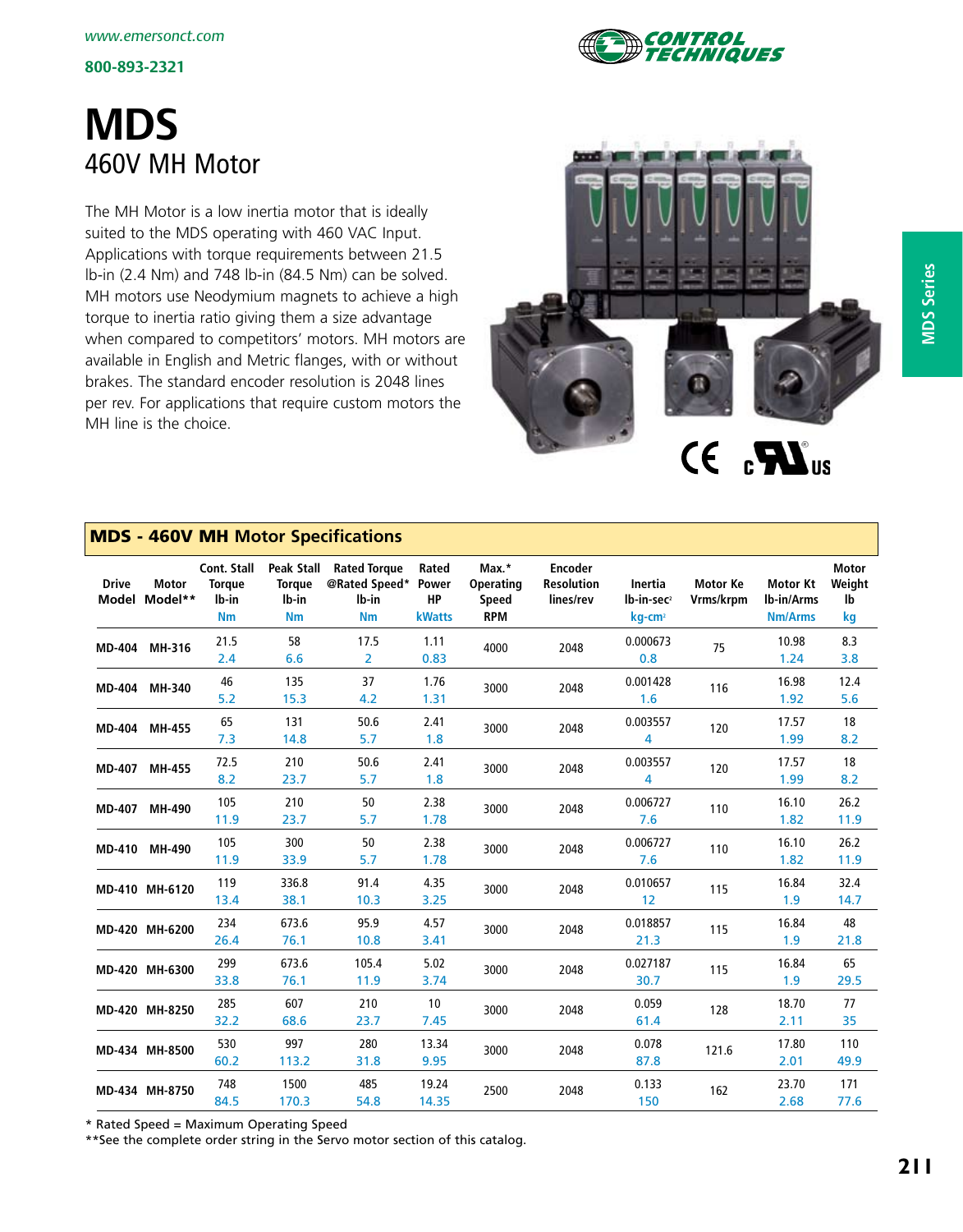

#### MDS - 460V MH **Motor Speed Torque Curves**



dimensions please refer to our motor section.